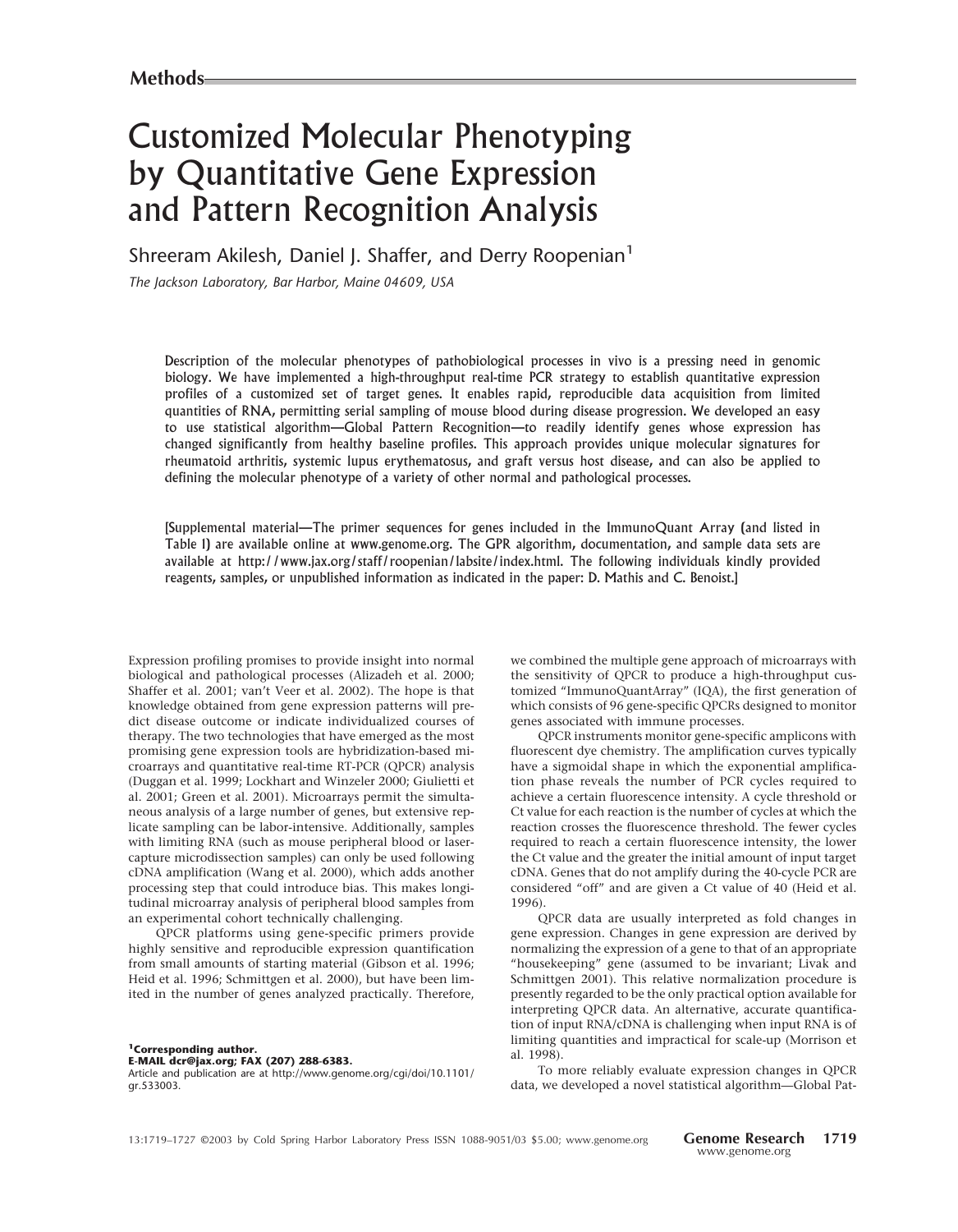tern Recognition (GPR)—to reveal significant changes in gene expression patterns. Inspired by triangulation techniques to determine positional information in cartography and astronomy, GPR goes through several iterations to compare the change of expression of a gene normalized to every other gene in the IQA. By comparing the expression of each gene to every other gene in the array, a global pattern is established, and significant changes are identified and ranked. Importantly, GPR takes advantage of biological replicates to extract significant changes in gene expression, thus providing a novel alternative to the use of relative normalization in QPCR experiments.

We show here that the IQA/GPR approach is a reliable analytical tool that can be used to establish immunological gene expression profiles of normal mice and in mice developing rheumatoid arthritis (RA), systemic lupus erythematosus (SLE), and graft versus host disease (GVHD). Moreover, we show that one can obtain temporal expression profiles from unamplified blood cDNA samples from individual mice, thus making it possible to establish the relationship between gene expression pattern and individual disease severity.

## RESULTS AND DISCUSSION

#### Design and Validation of the ImmunoQuantArray

We generated a first-generation QPCR-based IQA consisting of 96 PCR amplicons that survey, at the transcriptional level, genes associated with a broad spectrum of immunological processes. We therefore selected sentinel genes, whose altered expression correlates with innate or adaptive immune responses, T-cell-mediated (T helper 1 and T helper 2) responses, humorally mediated responses, and/or general inflammatory responses (Table 1; primer sequences are available online at www.genome.org). The SYBR Green detection system was used because it obviates the need for expensive genespecific TaqMan probes.

#### Reproducibility and Sensitivity of the IQA

We tested the ability of this system to generate reproducible data. cDNAs derived from the samples being compared were analyzed using the IQA, and the raw cycle threshold  $(Ct)$  values of each amplicon represented as a scatterplot. The farther a gene deviates from the linear regression best-fit line, the greater the difference in its level of expression between the two samples being compared. Figure 1A is a representative experiment comparing "biological replicate" cDNAs from two 8-week-old C57BL/6J males from splenocytes (first panel) and whole blood (second panel). This strong correlation was maintained whenever two similar samples (e.g., age-, sex-, and strain-matched spleen cDNAs from two animals) were compared (data not shown), indicating that variability between genetically identical biological replicates is low. However, the correlation breaks down when comparing splenocyte with blood Ct values, emphasizing the contribution of tissue source to the gene expression pattern (Fig. 1A, third panel). RNA degradation and inconsistency of the reverse transcription reaction were not significant issues when samples were collected and processed quickly and uniformly (see Methods). These results demonstrated that the IQA sys-

tem is capable of generating reproducible data between biological replicates not only from mouse spleen but also from microsamples  $(75 \mu L)$  of blood.

The influence of background genetics on the molecular phenotypes was also tested. Using splenocyte cDNA from 8-week-old male animals, the average expression level (average Ct values) of cDNAs prepared from five C57BL/6J animals was compared with the average from five BALB/cJ, three 129X1/SvJ, and five BXSB/MpJ animals (Fig. 1B). The departure of the correlation coefficient from unity indicated that genetic background altered the gene expression patterns.

#### Rationale for Implementing the GPR Algorithm

Although scatterplot analysis (Fig. 1) provided some insight into gene expression patterns, it was restricted to one-by-one gene comparisons, and would only be expected to provide reliable data after accurate quantification of input RNA/ cDNA. Biological replicate comparison of two cohorts of animals could be performed by plotting the average Ct values for each gene (as shown in Fig. 1B), but it was a suboptimal method for identifying significant changes in gene expression between two experimental groups.

The common mode of comparative analysis for QPCR data is the use of a single normalizer gene with which the expression of all genes is compared. This mode of analysis is greatly complicated by the fact that housekeeping genes commonly used as normalizers (e.g., GAPDH,  $\beta$ -actin, and HPRT) themselves can change in expression when comparing tissues or cells in different states of activation (Bustin 2000; Schmittgen et al. 2000; Goidin et al. 2001; Hamalainen et al. 2001). 18S rRNA is another normalizer that intuitively and experimentally seems more stable, but for unknown reasons, even 18S can vary in comparison to other genes when analyzed by sensitive QPCR techniques (e.g., Fig. 1B, left panel; Bustin 2000). Any small variation in the normalizer amplification would therefore compromise the analysis of the complete QPCR data set.

Ideally, we wanted to compare the expression profiles of experimental groups of animals with those of the control groups such that the comparison was not contingent on the expression stability of a single normalizer gene. Using the expression data from the 96 genes in the IQA as a foundation, we developed the GPR algorithm to discern statistically significant changes in gene expression. After filtering the data (see Methods), GPR normalizes each eligible gene against every other gene that is eligible as a normalizer, thus eliminating the reliance on single-gene normalization. Conceptually, GPR resembles standard ANOVA techniques but differs in its implementation (Kerr and Churchill 2001). We initially applied ANOVA techniques to our QPCR data sets (data not shown). In ANOVA, to normalize sample-to-sample variability, the average Ct value of the 96 genes for each sample is subtracted from each gene's Ct value. However, PCR dropouts or genes that are "off" (with a Ct of 40) are necessarily included in this average, adversely skewing the entire data set. Because GPR considers each gene individually and filters out such null data, it is not adversely affected by PCR dropouts as is ANOVA. In a typical experiment, a 96-well IQA QPCR is run for each of up to 10 samples—five control and five experimental biological replicates. GPR then uses a *T*-test to evaluate gene expression between control and experimental group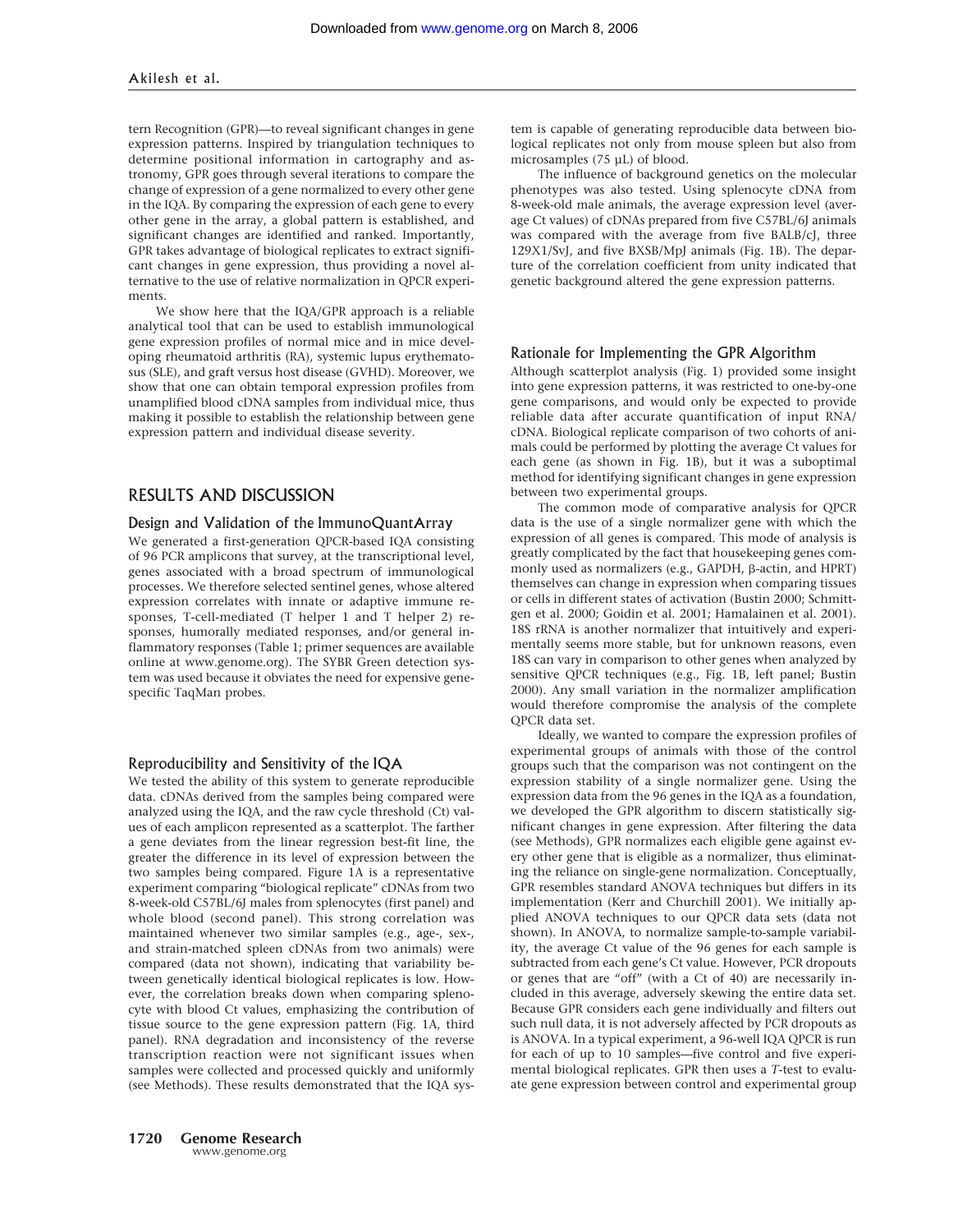| <b>GenBank accession #</b><br>Name<br>Gene<br>Aopoptosis/antiapoptosis<br>Bad<br>NM 007522<br>Bcl-associated death promoter<br>Bax<br>NM_007527<br>Bcl2-associated X protein<br>Bcl <sub>2</sub><br>B-cell leukemia/lymphoma 2<br>NM 009741<br>Bcl21<br>NM_009743<br>Bcl2-like [Bcl-x]<br>Bid<br>U75506<br>BH3-interacting domain death agonist<br>Fas-associated via death domain<br>Fadd<br>NM 010175<br>Cflar<br>U97076<br>CASP8 AND FADD-like apoptosis regulator [FLIP(L)] domain death agonist<br>Tnfrsf6<br>Tumor necrosis factor receptor superfamily, member 6 [Fas]<br>NM_007987<br>Tnfsf6<br>NM 010177<br>Tumor necrosis factor (ligand) superfamily, member 6 [FasL]<br>Pfp<br>M23182<br>Pore-forming protein [perforin]<br>Costimulatory/activation cell curface ligands<br>Cd28<br>NM_007642<br>CD28 antigen<br>Cd44<br>M27130<br>CD44 antigen<br>Cd80<br>AF065894<br>CD80 antigen<br>Cd86<br>NM_019388<br>CD86 antigen<br>AF216747<br>ICOS-ligand<br>IcosI<br>AF231126<br>Mox2<br>Antigen identified by monoclonal antibody MRC OX-2<br>Leukocyte cell surface differentiation markers<br>Cd4<br>CD4 antigen<br>NM_013488<br>Cd <sub>5</sub><br>NM 007650<br>CD5 antigen<br>Cd34<br>S69293<br>CD34 antigen<br>Cd3e<br>M23376<br>CD3 antigen, epsilon polypeptide<br>Cd8a<br>AJ131778<br>CD8 antigen, $\alpha$ -chain<br>Cd8b<br>NM_009858<br>$CD8$ antigen, $\beta$ -chain<br>Protein tyrosine phosphatase, receptor type, C<br>Ptprc<br>NM 011210<br>AF016465<br>Art2b<br>ADP-ribosyltransferase 2b<br>Fc receptors<br>Fcer1 a<br>Fc receptor, $IqE$ , high affinity I, $\alpha$ polypeptide<br>NM_010184<br>Fc receptor, IgE, high affinity I, $\gamma$ polypeptide<br>Fcer1q<br>NM 010185<br>NM_010189<br>Fc receptor, $\lg G$ , $\alpha$ chain transporter<br>Fcgrt<br>Cytokines<br>IIIb<br>NM_008361<br>Interleukin $1 \beta$<br>II2<br>Interleukin 2<br>NM 008366<br>II4<br>NM 021283<br>Interleukin 4<br>II5<br>Interleukin 5<br>NM_010558<br><i>II6</i><br>M20572<br>Interleukin 6<br>IIZ<br>NM 008371<br>Interleukin 7<br>III <sub>0</sub><br>NM_010548<br>Interleukin 10<br>III2a<br>Interleukin-12 [p35 subunit]<br>NM 008351<br>II12b<br>Interleukin-12 [p40 subunit]<br>NM 008352<br>Interleukin 15<br>III <sub>5</sub><br>NM 008357<br><i>II18</i><br>NM 008360<br>Interleukin 18<br>Csf1<br>Colony-stimulating factor 1 (macrophage)<br>NM_007778<br>Csf3<br>NM 009971<br>Colony-stimulating factor 3 (granulocyte)<br>Tqfb1<br>Transforming growth factor, $\beta$ 1<br>AJ009862<br>NM_010735<br>Lymphotoxin A<br>Lta<br>NM 008518<br>Lymphotoxin B<br>Ltb<br>lfna1<br>Interferon $\alpha$ family, gene 1<br>NM_010502<br><b>Ifnb</b><br>Interferon $\beta$ , fibroblast<br>NM 010510<br>K00083<br>Interferon $\gamma$<br><i>Ifng</i><br>Tnf<br>X02611<br>Tumor necrosis factor<br>Tnfsf11<br>AF013170<br>Tumor necrosis factor (ligand) superfamily, member 11<br>Tnfrsf1a<br>NM_011609<br>Tumor necrosis factor receptor superfamily, member 1a<br>Tnfrsf1b<br>NM_011610<br>Tumor necrosis factor receptor superfamily, member 1b<br>Tnfrsf11b<br>Tumor necrosis factor receptor superfamily, member 11b [osteoprotegerin]<br>NM 008764<br>Cytokine receptors<br>IIIr1<br>NM 008362<br>Interleukin 1 receptor, type I<br>Il2ra<br>Interleukin 2 receptor, $\alpha$ chain<br>NM 008367<br>I2rq<br>Interleukin 2 receptor, $\gamma$ chain<br>NM_013563<br>ll4ra<br>NM 010557<br>Interleukin 4 receptor, $\alpha$<br>II7r<br>NM 008372<br>Interleukin 7 receptor<br>II1 Ora<br>NM_008348<br>Interleukin 10 receptor, $\alpha$<br>II2rb2<br>NM 008354<br>Interleukin 12 receptor, $\beta$ 2<br>Ltbr<br>NM 010736<br>Lymphotoxin B receptor<br>Ifngr2<br>NM_008338<br>Interferon $\gamma$ receptor 2 | <b>Table 1.</b> Genes Included in the ImmunoQuantArray |  |  |  |  |  |  |
|----------------------------------------------------------------------------------------------------------------------------------------------------------------------------------------------------------------------------------------------------------------------------------------------------------------------------------------------------------------------------------------------------------------------------------------------------------------------------------------------------------------------------------------------------------------------------------------------------------------------------------------------------------------------------------------------------------------------------------------------------------------------------------------------------------------------------------------------------------------------------------------------------------------------------------------------------------------------------------------------------------------------------------------------------------------------------------------------------------------------------------------------------------------------------------------------------------------------------------------------------------------------------------------------------------------------------------------------------------------------------------------------------------------------------------------------------------------------------------------------------------------------------------------------------------------------------------------------------------------------------------------------------------------------------------------------------------------------------------------------------------------------------------------------------------------------------------------------------------------------------------------------------------------------------------------------------------------------------------------------------------------------------------------------------------------------------------------------------------------------------------------------------------------------------------------------------------------------------------------------------------------------------------------------------------------------------------------------------------------------------------------------------------------------------------------------------------------------------------------------------------------------------------------------------------------------------------------------------------------------------------------------------------------------------------------------------------------------------------------------------------------------------------------------------------------------------------------------------------------------------------------------------------------------------------------------------------------------------------------------------------------------------------------------------------------------------------------------------------------------------------------------------------------------------------------------------------------------------------------------------------------------------------------------------------------------------------------------------------------------------------------------------------------------------------------------------------------------------------------------------------------------------------------------------------------------------------------------------------------------------------------------------------------------------------------------------------------------------------|--------------------------------------------------------|--|--|--|--|--|--|
|                                                                                                                                                                                                                                                                                                                                                                                                                                                                                                                                                                                                                                                                                                                                                                                                                                                                                                                                                                                                                                                                                                                                                                                                                                                                                                                                                                                                                                                                                                                                                                                                                                                                                                                                                                                                                                                                                                                                                                                                                                                                                                                                                                                                                                                                                                                                                                                                                                                                                                                                                                                                                                                                                                                                                                                                                                                                                                                                                                                                                                                                                                                                                                                                                                                                                                                                                                                                                                                                                                                                                                                                                                                                                                                                  |                                                        |  |  |  |  |  |  |
|                                                                                                                                                                                                                                                                                                                                                                                                                                                                                                                                                                                                                                                                                                                                                                                                                                                                                                                                                                                                                                                                                                                                                                                                                                                                                                                                                                                                                                                                                                                                                                                                                                                                                                                                                                                                                                                                                                                                                                                                                                                                                                                                                                                                                                                                                                                                                                                                                                                                                                                                                                                                                                                                                                                                                                                                                                                                                                                                                                                                                                                                                                                                                                                                                                                                                                                                                                                                                                                                                                                                                                                                                                                                                                                                  |                                                        |  |  |  |  |  |  |
|                                                                                                                                                                                                                                                                                                                                                                                                                                                                                                                                                                                                                                                                                                                                                                                                                                                                                                                                                                                                                                                                                                                                                                                                                                                                                                                                                                                                                                                                                                                                                                                                                                                                                                                                                                                                                                                                                                                                                                                                                                                                                                                                                                                                                                                                                                                                                                                                                                                                                                                                                                                                                                                                                                                                                                                                                                                                                                                                                                                                                                                                                                                                                                                                                                                                                                                                                                                                                                                                                                                                                                                                                                                                                                                                  |                                                        |  |  |  |  |  |  |
|                                                                                                                                                                                                                                                                                                                                                                                                                                                                                                                                                                                                                                                                                                                                                                                                                                                                                                                                                                                                                                                                                                                                                                                                                                                                                                                                                                                                                                                                                                                                                                                                                                                                                                                                                                                                                                                                                                                                                                                                                                                                                                                                                                                                                                                                                                                                                                                                                                                                                                                                                                                                                                                                                                                                                                                                                                                                                                                                                                                                                                                                                                                                                                                                                                                                                                                                                                                                                                                                                                                                                                                                                                                                                                                                  |                                                        |  |  |  |  |  |  |
|                                                                                                                                                                                                                                                                                                                                                                                                                                                                                                                                                                                                                                                                                                                                                                                                                                                                                                                                                                                                                                                                                                                                                                                                                                                                                                                                                                                                                                                                                                                                                                                                                                                                                                                                                                                                                                                                                                                                                                                                                                                                                                                                                                                                                                                                                                                                                                                                                                                                                                                                                                                                                                                                                                                                                                                                                                                                                                                                                                                                                                                                                                                                                                                                                                                                                                                                                                                                                                                                                                                                                                                                                                                                                                                                  |                                                        |  |  |  |  |  |  |
|                                                                                                                                                                                                                                                                                                                                                                                                                                                                                                                                                                                                                                                                                                                                                                                                                                                                                                                                                                                                                                                                                                                                                                                                                                                                                                                                                                                                                                                                                                                                                                                                                                                                                                                                                                                                                                                                                                                                                                                                                                                                                                                                                                                                                                                                                                                                                                                                                                                                                                                                                                                                                                                                                                                                                                                                                                                                                                                                                                                                                                                                                                                                                                                                                                                                                                                                                                                                                                                                                                                                                                                                                                                                                                                                  |                                                        |  |  |  |  |  |  |
|                                                                                                                                                                                                                                                                                                                                                                                                                                                                                                                                                                                                                                                                                                                                                                                                                                                                                                                                                                                                                                                                                                                                                                                                                                                                                                                                                                                                                                                                                                                                                                                                                                                                                                                                                                                                                                                                                                                                                                                                                                                                                                                                                                                                                                                                                                                                                                                                                                                                                                                                                                                                                                                                                                                                                                                                                                                                                                                                                                                                                                                                                                                                                                                                                                                                                                                                                                                                                                                                                                                                                                                                                                                                                                                                  |                                                        |  |  |  |  |  |  |
|                                                                                                                                                                                                                                                                                                                                                                                                                                                                                                                                                                                                                                                                                                                                                                                                                                                                                                                                                                                                                                                                                                                                                                                                                                                                                                                                                                                                                                                                                                                                                                                                                                                                                                                                                                                                                                                                                                                                                                                                                                                                                                                                                                                                                                                                                                                                                                                                                                                                                                                                                                                                                                                                                                                                                                                                                                                                                                                                                                                                                                                                                                                                                                                                                                                                                                                                                                                                                                                                                                                                                                                                                                                                                                                                  |                                                        |  |  |  |  |  |  |
|                                                                                                                                                                                                                                                                                                                                                                                                                                                                                                                                                                                                                                                                                                                                                                                                                                                                                                                                                                                                                                                                                                                                                                                                                                                                                                                                                                                                                                                                                                                                                                                                                                                                                                                                                                                                                                                                                                                                                                                                                                                                                                                                                                                                                                                                                                                                                                                                                                                                                                                                                                                                                                                                                                                                                                                                                                                                                                                                                                                                                                                                                                                                                                                                                                                                                                                                                                                                                                                                                                                                                                                                                                                                                                                                  |                                                        |  |  |  |  |  |  |
|                                                                                                                                                                                                                                                                                                                                                                                                                                                                                                                                                                                                                                                                                                                                                                                                                                                                                                                                                                                                                                                                                                                                                                                                                                                                                                                                                                                                                                                                                                                                                                                                                                                                                                                                                                                                                                                                                                                                                                                                                                                                                                                                                                                                                                                                                                                                                                                                                                                                                                                                                                                                                                                                                                                                                                                                                                                                                                                                                                                                                                                                                                                                                                                                                                                                                                                                                                                                                                                                                                                                                                                                                                                                                                                                  |                                                        |  |  |  |  |  |  |
|                                                                                                                                                                                                                                                                                                                                                                                                                                                                                                                                                                                                                                                                                                                                                                                                                                                                                                                                                                                                                                                                                                                                                                                                                                                                                                                                                                                                                                                                                                                                                                                                                                                                                                                                                                                                                                                                                                                                                                                                                                                                                                                                                                                                                                                                                                                                                                                                                                                                                                                                                                                                                                                                                                                                                                                                                                                                                                                                                                                                                                                                                                                                                                                                                                                                                                                                                                                                                                                                                                                                                                                                                                                                                                                                  |                                                        |  |  |  |  |  |  |
|                                                                                                                                                                                                                                                                                                                                                                                                                                                                                                                                                                                                                                                                                                                                                                                                                                                                                                                                                                                                                                                                                                                                                                                                                                                                                                                                                                                                                                                                                                                                                                                                                                                                                                                                                                                                                                                                                                                                                                                                                                                                                                                                                                                                                                                                                                                                                                                                                                                                                                                                                                                                                                                                                                                                                                                                                                                                                                                                                                                                                                                                                                                                                                                                                                                                                                                                                                                                                                                                                                                                                                                                                                                                                                                                  |                                                        |  |  |  |  |  |  |
|                                                                                                                                                                                                                                                                                                                                                                                                                                                                                                                                                                                                                                                                                                                                                                                                                                                                                                                                                                                                                                                                                                                                                                                                                                                                                                                                                                                                                                                                                                                                                                                                                                                                                                                                                                                                                                                                                                                                                                                                                                                                                                                                                                                                                                                                                                                                                                                                                                                                                                                                                                                                                                                                                                                                                                                                                                                                                                                                                                                                                                                                                                                                                                                                                                                                                                                                                                                                                                                                                                                                                                                                                                                                                                                                  |                                                        |  |  |  |  |  |  |
|                                                                                                                                                                                                                                                                                                                                                                                                                                                                                                                                                                                                                                                                                                                                                                                                                                                                                                                                                                                                                                                                                                                                                                                                                                                                                                                                                                                                                                                                                                                                                                                                                                                                                                                                                                                                                                                                                                                                                                                                                                                                                                                                                                                                                                                                                                                                                                                                                                                                                                                                                                                                                                                                                                                                                                                                                                                                                                                                                                                                                                                                                                                                                                                                                                                                                                                                                                                                                                                                                                                                                                                                                                                                                                                                  |                                                        |  |  |  |  |  |  |
|                                                                                                                                                                                                                                                                                                                                                                                                                                                                                                                                                                                                                                                                                                                                                                                                                                                                                                                                                                                                                                                                                                                                                                                                                                                                                                                                                                                                                                                                                                                                                                                                                                                                                                                                                                                                                                                                                                                                                                                                                                                                                                                                                                                                                                                                                                                                                                                                                                                                                                                                                                                                                                                                                                                                                                                                                                                                                                                                                                                                                                                                                                                                                                                                                                                                                                                                                                                                                                                                                                                                                                                                                                                                                                                                  |                                                        |  |  |  |  |  |  |
|                                                                                                                                                                                                                                                                                                                                                                                                                                                                                                                                                                                                                                                                                                                                                                                                                                                                                                                                                                                                                                                                                                                                                                                                                                                                                                                                                                                                                                                                                                                                                                                                                                                                                                                                                                                                                                                                                                                                                                                                                                                                                                                                                                                                                                                                                                                                                                                                                                                                                                                                                                                                                                                                                                                                                                                                                                                                                                                                                                                                                                                                                                                                                                                                                                                                                                                                                                                                                                                                                                                                                                                                                                                                                                                                  |                                                        |  |  |  |  |  |  |
|                                                                                                                                                                                                                                                                                                                                                                                                                                                                                                                                                                                                                                                                                                                                                                                                                                                                                                                                                                                                                                                                                                                                                                                                                                                                                                                                                                                                                                                                                                                                                                                                                                                                                                                                                                                                                                                                                                                                                                                                                                                                                                                                                                                                                                                                                                                                                                                                                                                                                                                                                                                                                                                                                                                                                                                                                                                                                                                                                                                                                                                                                                                                                                                                                                                                                                                                                                                                                                                                                                                                                                                                                                                                                                                                  |                                                        |  |  |  |  |  |  |
|                                                                                                                                                                                                                                                                                                                                                                                                                                                                                                                                                                                                                                                                                                                                                                                                                                                                                                                                                                                                                                                                                                                                                                                                                                                                                                                                                                                                                                                                                                                                                                                                                                                                                                                                                                                                                                                                                                                                                                                                                                                                                                                                                                                                                                                                                                                                                                                                                                                                                                                                                                                                                                                                                                                                                                                                                                                                                                                                                                                                                                                                                                                                                                                                                                                                                                                                                                                                                                                                                                                                                                                                                                                                                                                                  |                                                        |  |  |  |  |  |  |
|                                                                                                                                                                                                                                                                                                                                                                                                                                                                                                                                                                                                                                                                                                                                                                                                                                                                                                                                                                                                                                                                                                                                                                                                                                                                                                                                                                                                                                                                                                                                                                                                                                                                                                                                                                                                                                                                                                                                                                                                                                                                                                                                                                                                                                                                                                                                                                                                                                                                                                                                                                                                                                                                                                                                                                                                                                                                                                                                                                                                                                                                                                                                                                                                                                                                                                                                                                                                                                                                                                                                                                                                                                                                                                                                  |                                                        |  |  |  |  |  |  |
|                                                                                                                                                                                                                                                                                                                                                                                                                                                                                                                                                                                                                                                                                                                                                                                                                                                                                                                                                                                                                                                                                                                                                                                                                                                                                                                                                                                                                                                                                                                                                                                                                                                                                                                                                                                                                                                                                                                                                                                                                                                                                                                                                                                                                                                                                                                                                                                                                                                                                                                                                                                                                                                                                                                                                                                                                                                                                                                                                                                                                                                                                                                                                                                                                                                                                                                                                                                                                                                                                                                                                                                                                                                                                                                                  |                                                        |  |  |  |  |  |  |
|                                                                                                                                                                                                                                                                                                                                                                                                                                                                                                                                                                                                                                                                                                                                                                                                                                                                                                                                                                                                                                                                                                                                                                                                                                                                                                                                                                                                                                                                                                                                                                                                                                                                                                                                                                                                                                                                                                                                                                                                                                                                                                                                                                                                                                                                                                                                                                                                                                                                                                                                                                                                                                                                                                                                                                                                                                                                                                                                                                                                                                                                                                                                                                                                                                                                                                                                                                                                                                                                                                                                                                                                                                                                                                                                  |                                                        |  |  |  |  |  |  |
|                                                                                                                                                                                                                                                                                                                                                                                                                                                                                                                                                                                                                                                                                                                                                                                                                                                                                                                                                                                                                                                                                                                                                                                                                                                                                                                                                                                                                                                                                                                                                                                                                                                                                                                                                                                                                                                                                                                                                                                                                                                                                                                                                                                                                                                                                                                                                                                                                                                                                                                                                                                                                                                                                                                                                                                                                                                                                                                                                                                                                                                                                                                                                                                                                                                                                                                                                                                                                                                                                                                                                                                                                                                                                                                                  |                                                        |  |  |  |  |  |  |
|                                                                                                                                                                                                                                                                                                                                                                                                                                                                                                                                                                                                                                                                                                                                                                                                                                                                                                                                                                                                                                                                                                                                                                                                                                                                                                                                                                                                                                                                                                                                                                                                                                                                                                                                                                                                                                                                                                                                                                                                                                                                                                                                                                                                                                                                                                                                                                                                                                                                                                                                                                                                                                                                                                                                                                                                                                                                                                                                                                                                                                                                                                                                                                                                                                                                                                                                                                                                                                                                                                                                                                                                                                                                                                                                  |                                                        |  |  |  |  |  |  |
|                                                                                                                                                                                                                                                                                                                                                                                                                                                                                                                                                                                                                                                                                                                                                                                                                                                                                                                                                                                                                                                                                                                                                                                                                                                                                                                                                                                                                                                                                                                                                                                                                                                                                                                                                                                                                                                                                                                                                                                                                                                                                                                                                                                                                                                                                                                                                                                                                                                                                                                                                                                                                                                                                                                                                                                                                                                                                                                                                                                                                                                                                                                                                                                                                                                                                                                                                                                                                                                                                                                                                                                                                                                                                                                                  |                                                        |  |  |  |  |  |  |
|                                                                                                                                                                                                                                                                                                                                                                                                                                                                                                                                                                                                                                                                                                                                                                                                                                                                                                                                                                                                                                                                                                                                                                                                                                                                                                                                                                                                                                                                                                                                                                                                                                                                                                                                                                                                                                                                                                                                                                                                                                                                                                                                                                                                                                                                                                                                                                                                                                                                                                                                                                                                                                                                                                                                                                                                                                                                                                                                                                                                                                                                                                                                                                                                                                                                                                                                                                                                                                                                                                                                                                                                                                                                                                                                  |                                                        |  |  |  |  |  |  |
|                                                                                                                                                                                                                                                                                                                                                                                                                                                                                                                                                                                                                                                                                                                                                                                                                                                                                                                                                                                                                                                                                                                                                                                                                                                                                                                                                                                                                                                                                                                                                                                                                                                                                                                                                                                                                                                                                                                                                                                                                                                                                                                                                                                                                                                                                                                                                                                                                                                                                                                                                                                                                                                                                                                                                                                                                                                                                                                                                                                                                                                                                                                                                                                                                                                                                                                                                                                                                                                                                                                                                                                                                                                                                                                                  |                                                        |  |  |  |  |  |  |
|                                                                                                                                                                                                                                                                                                                                                                                                                                                                                                                                                                                                                                                                                                                                                                                                                                                                                                                                                                                                                                                                                                                                                                                                                                                                                                                                                                                                                                                                                                                                                                                                                                                                                                                                                                                                                                                                                                                                                                                                                                                                                                                                                                                                                                                                                                                                                                                                                                                                                                                                                                                                                                                                                                                                                                                                                                                                                                                                                                                                                                                                                                                                                                                                                                                                                                                                                                                                                                                                                                                                                                                                                                                                                                                                  |                                                        |  |  |  |  |  |  |
|                                                                                                                                                                                                                                                                                                                                                                                                                                                                                                                                                                                                                                                                                                                                                                                                                                                                                                                                                                                                                                                                                                                                                                                                                                                                                                                                                                                                                                                                                                                                                                                                                                                                                                                                                                                                                                                                                                                                                                                                                                                                                                                                                                                                                                                                                                                                                                                                                                                                                                                                                                                                                                                                                                                                                                                                                                                                                                                                                                                                                                                                                                                                                                                                                                                                                                                                                                                                                                                                                                                                                                                                                                                                                                                                  |                                                        |  |  |  |  |  |  |
|                                                                                                                                                                                                                                                                                                                                                                                                                                                                                                                                                                                                                                                                                                                                                                                                                                                                                                                                                                                                                                                                                                                                                                                                                                                                                                                                                                                                                                                                                                                                                                                                                                                                                                                                                                                                                                                                                                                                                                                                                                                                                                                                                                                                                                                                                                                                                                                                                                                                                                                                                                                                                                                                                                                                                                                                                                                                                                                                                                                                                                                                                                                                                                                                                                                                                                                                                                                                                                                                                                                                                                                                                                                                                                                                  |                                                        |  |  |  |  |  |  |
|                                                                                                                                                                                                                                                                                                                                                                                                                                                                                                                                                                                                                                                                                                                                                                                                                                                                                                                                                                                                                                                                                                                                                                                                                                                                                                                                                                                                                                                                                                                                                                                                                                                                                                                                                                                                                                                                                                                                                                                                                                                                                                                                                                                                                                                                                                                                                                                                                                                                                                                                                                                                                                                                                                                                                                                                                                                                                                                                                                                                                                                                                                                                                                                                                                                                                                                                                                                                                                                                                                                                                                                                                                                                                                                                  |                                                        |  |  |  |  |  |  |
|                                                                                                                                                                                                                                                                                                                                                                                                                                                                                                                                                                                                                                                                                                                                                                                                                                                                                                                                                                                                                                                                                                                                                                                                                                                                                                                                                                                                                                                                                                                                                                                                                                                                                                                                                                                                                                                                                                                                                                                                                                                                                                                                                                                                                                                                                                                                                                                                                                                                                                                                                                                                                                                                                                                                                                                                                                                                                                                                                                                                                                                                                                                                                                                                                                                                                                                                                                                                                                                                                                                                                                                                                                                                                                                                  |                                                        |  |  |  |  |  |  |
|                                                                                                                                                                                                                                                                                                                                                                                                                                                                                                                                                                                                                                                                                                                                                                                                                                                                                                                                                                                                                                                                                                                                                                                                                                                                                                                                                                                                                                                                                                                                                                                                                                                                                                                                                                                                                                                                                                                                                                                                                                                                                                                                                                                                                                                                                                                                                                                                                                                                                                                                                                                                                                                                                                                                                                                                                                                                                                                                                                                                                                                                                                                                                                                                                                                                                                                                                                                                                                                                                                                                                                                                                                                                                                                                  |                                                        |  |  |  |  |  |  |
|                                                                                                                                                                                                                                                                                                                                                                                                                                                                                                                                                                                                                                                                                                                                                                                                                                                                                                                                                                                                                                                                                                                                                                                                                                                                                                                                                                                                                                                                                                                                                                                                                                                                                                                                                                                                                                                                                                                                                                                                                                                                                                                                                                                                                                                                                                                                                                                                                                                                                                                                                                                                                                                                                                                                                                                                                                                                                                                                                                                                                                                                                                                                                                                                                                                                                                                                                                                                                                                                                                                                                                                                                                                                                                                                  |                                                        |  |  |  |  |  |  |
|                                                                                                                                                                                                                                                                                                                                                                                                                                                                                                                                                                                                                                                                                                                                                                                                                                                                                                                                                                                                                                                                                                                                                                                                                                                                                                                                                                                                                                                                                                                                                                                                                                                                                                                                                                                                                                                                                                                                                                                                                                                                                                                                                                                                                                                                                                                                                                                                                                                                                                                                                                                                                                                                                                                                                                                                                                                                                                                                                                                                                                                                                                                                                                                                                                                                                                                                                                                                                                                                                                                                                                                                                                                                                                                                  |                                                        |  |  |  |  |  |  |
|                                                                                                                                                                                                                                                                                                                                                                                                                                                                                                                                                                                                                                                                                                                                                                                                                                                                                                                                                                                                                                                                                                                                                                                                                                                                                                                                                                                                                                                                                                                                                                                                                                                                                                                                                                                                                                                                                                                                                                                                                                                                                                                                                                                                                                                                                                                                                                                                                                                                                                                                                                                                                                                                                                                                                                                                                                                                                                                                                                                                                                                                                                                                                                                                                                                                                                                                                                                                                                                                                                                                                                                                                                                                                                                                  |                                                        |  |  |  |  |  |  |
|                                                                                                                                                                                                                                                                                                                                                                                                                                                                                                                                                                                                                                                                                                                                                                                                                                                                                                                                                                                                                                                                                                                                                                                                                                                                                                                                                                                                                                                                                                                                                                                                                                                                                                                                                                                                                                                                                                                                                                                                                                                                                                                                                                                                                                                                                                                                                                                                                                                                                                                                                                                                                                                                                                                                                                                                                                                                                                                                                                                                                                                                                                                                                                                                                                                                                                                                                                                                                                                                                                                                                                                                                                                                                                                                  |                                                        |  |  |  |  |  |  |
|                                                                                                                                                                                                                                                                                                                                                                                                                                                                                                                                                                                                                                                                                                                                                                                                                                                                                                                                                                                                                                                                                                                                                                                                                                                                                                                                                                                                                                                                                                                                                                                                                                                                                                                                                                                                                                                                                                                                                                                                                                                                                                                                                                                                                                                                                                                                                                                                                                                                                                                                                                                                                                                                                                                                                                                                                                                                                                                                                                                                                                                                                                                                                                                                                                                                                                                                                                                                                                                                                                                                                                                                                                                                                                                                  |                                                        |  |  |  |  |  |  |
|                                                                                                                                                                                                                                                                                                                                                                                                                                                                                                                                                                                                                                                                                                                                                                                                                                                                                                                                                                                                                                                                                                                                                                                                                                                                                                                                                                                                                                                                                                                                                                                                                                                                                                                                                                                                                                                                                                                                                                                                                                                                                                                                                                                                                                                                                                                                                                                                                                                                                                                                                                                                                                                                                                                                                                                                                                                                                                                                                                                                                                                                                                                                                                                                                                                                                                                                                                                                                                                                                                                                                                                                                                                                                                                                  |                                                        |  |  |  |  |  |  |
|                                                                                                                                                                                                                                                                                                                                                                                                                                                                                                                                                                                                                                                                                                                                                                                                                                                                                                                                                                                                                                                                                                                                                                                                                                                                                                                                                                                                                                                                                                                                                                                                                                                                                                                                                                                                                                                                                                                                                                                                                                                                                                                                                                                                                                                                                                                                                                                                                                                                                                                                                                                                                                                                                                                                                                                                                                                                                                                                                                                                                                                                                                                                                                                                                                                                                                                                                                                                                                                                                                                                                                                                                                                                                                                                  |                                                        |  |  |  |  |  |  |
|                                                                                                                                                                                                                                                                                                                                                                                                                                                                                                                                                                                                                                                                                                                                                                                                                                                                                                                                                                                                                                                                                                                                                                                                                                                                                                                                                                                                                                                                                                                                                                                                                                                                                                                                                                                                                                                                                                                                                                                                                                                                                                                                                                                                                                                                                                                                                                                                                                                                                                                                                                                                                                                                                                                                                                                                                                                                                                                                                                                                                                                                                                                                                                                                                                                                                                                                                                                                                                                                                                                                                                                                                                                                                                                                  |                                                        |  |  |  |  |  |  |
|                                                                                                                                                                                                                                                                                                                                                                                                                                                                                                                                                                                                                                                                                                                                                                                                                                                                                                                                                                                                                                                                                                                                                                                                                                                                                                                                                                                                                                                                                                                                                                                                                                                                                                                                                                                                                                                                                                                                                                                                                                                                                                                                                                                                                                                                                                                                                                                                                                                                                                                                                                                                                                                                                                                                                                                                                                                                                                                                                                                                                                                                                                                                                                                                                                                                                                                                                                                                                                                                                                                                                                                                                                                                                                                                  |                                                        |  |  |  |  |  |  |
|                                                                                                                                                                                                                                                                                                                                                                                                                                                                                                                                                                                                                                                                                                                                                                                                                                                                                                                                                                                                                                                                                                                                                                                                                                                                                                                                                                                                                                                                                                                                                                                                                                                                                                                                                                                                                                                                                                                                                                                                                                                                                                                                                                                                                                                                                                                                                                                                                                                                                                                                                                                                                                                                                                                                                                                                                                                                                                                                                                                                                                                                                                                                                                                                                                                                                                                                                                                                                                                                                                                                                                                                                                                                                                                                  |                                                        |  |  |  |  |  |  |
|                                                                                                                                                                                                                                                                                                                                                                                                                                                                                                                                                                                                                                                                                                                                                                                                                                                                                                                                                                                                                                                                                                                                                                                                                                                                                                                                                                                                                                                                                                                                                                                                                                                                                                                                                                                                                                                                                                                                                                                                                                                                                                                                                                                                                                                                                                                                                                                                                                                                                                                                                                                                                                                                                                                                                                                                                                                                                                                                                                                                                                                                                                                                                                                                                                                                                                                                                                                                                                                                                                                                                                                                                                                                                                                                  |                                                        |  |  |  |  |  |  |
|                                                                                                                                                                                                                                                                                                                                                                                                                                                                                                                                                                                                                                                                                                                                                                                                                                                                                                                                                                                                                                                                                                                                                                                                                                                                                                                                                                                                                                                                                                                                                                                                                                                                                                                                                                                                                                                                                                                                                                                                                                                                                                                                                                                                                                                                                                                                                                                                                                                                                                                                                                                                                                                                                                                                                                                                                                                                                                                                                                                                                                                                                                                                                                                                                                                                                                                                                                                                                                                                                                                                                                                                                                                                                                                                  |                                                        |  |  |  |  |  |  |
|                                                                                                                                                                                                                                                                                                                                                                                                                                                                                                                                                                                                                                                                                                                                                                                                                                                                                                                                                                                                                                                                                                                                                                                                                                                                                                                                                                                                                                                                                                                                                                                                                                                                                                                                                                                                                                                                                                                                                                                                                                                                                                                                                                                                                                                                                                                                                                                                                                                                                                                                                                                                                                                                                                                                                                                                                                                                                                                                                                                                                                                                                                                                                                                                                                                                                                                                                                                                                                                                                                                                                                                                                                                                                                                                  |                                                        |  |  |  |  |  |  |
|                                                                                                                                                                                                                                                                                                                                                                                                                                                                                                                                                                                                                                                                                                                                                                                                                                                                                                                                                                                                                                                                                                                                                                                                                                                                                                                                                                                                                                                                                                                                                                                                                                                                                                                                                                                                                                                                                                                                                                                                                                                                                                                                                                                                                                                                                                                                                                                                                                                                                                                                                                                                                                                                                                                                                                                                                                                                                                                                                                                                                                                                                                                                                                                                                                                                                                                                                                                                                                                                                                                                                                                                                                                                                                                                  |                                                        |  |  |  |  |  |  |
|                                                                                                                                                                                                                                                                                                                                                                                                                                                                                                                                                                                                                                                                                                                                                                                                                                                                                                                                                                                                                                                                                                                                                                                                                                                                                                                                                                                                                                                                                                                                                                                                                                                                                                                                                                                                                                                                                                                                                                                                                                                                                                                                                                                                                                                                                                                                                                                                                                                                                                                                                                                                                                                                                                                                                                                                                                                                                                                                                                                                                                                                                                                                                                                                                                                                                                                                                                                                                                                                                                                                                                                                                                                                                                                                  |                                                        |  |  |  |  |  |  |
|                                                                                                                                                                                                                                                                                                                                                                                                                                                                                                                                                                                                                                                                                                                                                                                                                                                                                                                                                                                                                                                                                                                                                                                                                                                                                                                                                                                                                                                                                                                                                                                                                                                                                                                                                                                                                                                                                                                                                                                                                                                                                                                                                                                                                                                                                                                                                                                                                                                                                                                                                                                                                                                                                                                                                                                                                                                                                                                                                                                                                                                                                                                                                                                                                                                                                                                                                                                                                                                                                                                                                                                                                                                                                                                                  |                                                        |  |  |  |  |  |  |
|                                                                                                                                                                                                                                                                                                                                                                                                                                                                                                                                                                                                                                                                                                                                                                                                                                                                                                                                                                                                                                                                                                                                                                                                                                                                                                                                                                                                                                                                                                                                                                                                                                                                                                                                                                                                                                                                                                                                                                                                                                                                                                                                                                                                                                                                                                                                                                                                                                                                                                                                                                                                                                                                                                                                                                                                                                                                                                                                                                                                                                                                                                                                                                                                                                                                                                                                                                                                                                                                                                                                                                                                                                                                                                                                  |                                                        |  |  |  |  |  |  |
|                                                                                                                                                                                                                                                                                                                                                                                                                                                                                                                                                                                                                                                                                                                                                                                                                                                                                                                                                                                                                                                                                                                                                                                                                                                                                                                                                                                                                                                                                                                                                                                                                                                                                                                                                                                                                                                                                                                                                                                                                                                                                                                                                                                                                                                                                                                                                                                                                                                                                                                                                                                                                                                                                                                                                                                                                                                                                                                                                                                                                                                                                                                                                                                                                                                                                                                                                                                                                                                                                                                                                                                                                                                                                                                                  |                                                        |  |  |  |  |  |  |
|                                                                                                                                                                                                                                                                                                                                                                                                                                                                                                                                                                                                                                                                                                                                                                                                                                                                                                                                                                                                                                                                                                                                                                                                                                                                                                                                                                                                                                                                                                                                                                                                                                                                                                                                                                                                                                                                                                                                                                                                                                                                                                                                                                                                                                                                                                                                                                                                                                                                                                                                                                                                                                                                                                                                                                                                                                                                                                                                                                                                                                                                                                                                                                                                                                                                                                                                                                                                                                                                                                                                                                                                                                                                                                                                  |                                                        |  |  |  |  |  |  |
|                                                                                                                                                                                                                                                                                                                                                                                                                                                                                                                                                                                                                                                                                                                                                                                                                                                                                                                                                                                                                                                                                                                                                                                                                                                                                                                                                                                                                                                                                                                                                                                                                                                                                                                                                                                                                                                                                                                                                                                                                                                                                                                                                                                                                                                                                                                                                                                                                                                                                                                                                                                                                                                                                                                                                                                                                                                                                                                                                                                                                                                                                                                                                                                                                                                                                                                                                                                                                                                                                                                                                                                                                                                                                                                                  |                                                        |  |  |  |  |  |  |
|                                                                                                                                                                                                                                                                                                                                                                                                                                                                                                                                                                                                                                                                                                                                                                                                                                                                                                                                                                                                                                                                                                                                                                                                                                                                                                                                                                                                                                                                                                                                                                                                                                                                                                                                                                                                                                                                                                                                                                                                                                                                                                                                                                                                                                                                                                                                                                                                                                                                                                                                                                                                                                                                                                                                                                                                                                                                                                                                                                                                                                                                                                                                                                                                                                                                                                                                                                                                                                                                                                                                                                                                                                                                                                                                  |                                                        |  |  |  |  |  |  |
|                                                                                                                                                                                                                                                                                                                                                                                                                                                                                                                                                                                                                                                                                                                                                                                                                                                                                                                                                                                                                                                                                                                                                                                                                                                                                                                                                                                                                                                                                                                                                                                                                                                                                                                                                                                                                                                                                                                                                                                                                                                                                                                                                                                                                                                                                                                                                                                                                                                                                                                                                                                                                                                                                                                                                                                                                                                                                                                                                                                                                                                                                                                                                                                                                                                                                                                                                                                                                                                                                                                                                                                                                                                                                                                                  |                                                        |  |  |  |  |  |  |
|                                                                                                                                                                                                                                                                                                                                                                                                                                                                                                                                                                                                                                                                                                                                                                                                                                                                                                                                                                                                                                                                                                                                                                                                                                                                                                                                                                                                                                                                                                                                                                                                                                                                                                                                                                                                                                                                                                                                                                                                                                                                                                                                                                                                                                                                                                                                                                                                                                                                                                                                                                                                                                                                                                                                                                                                                                                                                                                                                                                                                                                                                                                                                                                                                                                                                                                                                                                                                                                                                                                                                                                                                                                                                                                                  |                                                        |  |  |  |  |  |  |
|                                                                                                                                                                                                                                                                                                                                                                                                                                                                                                                                                                                                                                                                                                                                                                                                                                                                                                                                                                                                                                                                                                                                                                                                                                                                                                                                                                                                                                                                                                                                                                                                                                                                                                                                                                                                                                                                                                                                                                                                                                                                                                                                                                                                                                                                                                                                                                                                                                                                                                                                                                                                                                                                                                                                                                                                                                                                                                                                                                                                                                                                                                                                                                                                                                                                                                                                                                                                                                                                                                                                                                                                                                                                                                                                  |                                                        |  |  |  |  |  |  |
|                                                                                                                                                                                                                                                                                                                                                                                                                                                                                                                                                                                                                                                                                                                                                                                                                                                                                                                                                                                                                                                                                                                                                                                                                                                                                                                                                                                                                                                                                                                                                                                                                                                                                                                                                                                                                                                                                                                                                                                                                                                                                                                                                                                                                                                                                                                                                                                                                                                                                                                                                                                                                                                                                                                                                                                                                                                                                                                                                                                                                                                                                                                                                                                                                                                                                                                                                                                                                                                                                                                                                                                                                                                                                                                                  |                                                        |  |  |  |  |  |  |
|                                                                                                                                                                                                                                                                                                                                                                                                                                                                                                                                                                                                                                                                                                                                                                                                                                                                                                                                                                                                                                                                                                                                                                                                                                                                                                                                                                                                                                                                                                                                                                                                                                                                                                                                                                                                                                                                                                                                                                                                                                                                                                                                                                                                                                                                                                                                                                                                                                                                                                                                                                                                                                                                                                                                                                                                                                                                                                                                                                                                                                                                                                                                                                                                                                                                                                                                                                                                                                                                                                                                                                                                                                                                                                                                  |                                                        |  |  |  |  |  |  |
|                                                                                                                                                                                                                                                                                                                                                                                                                                                                                                                                                                                                                                                                                                                                                                                                                                                                                                                                                                                                                                                                                                                                                                                                                                                                                                                                                                                                                                                                                                                                                                                                                                                                                                                                                                                                                                                                                                                                                                                                                                                                                                                                                                                                                                                                                                                                                                                                                                                                                                                                                                                                                                                                                                                                                                                                                                                                                                                                                                                                                                                                                                                                                                                                                                                                                                                                                                                                                                                                                                                                                                                                                                                                                                                                  |                                                        |  |  |  |  |  |  |

*(continued)*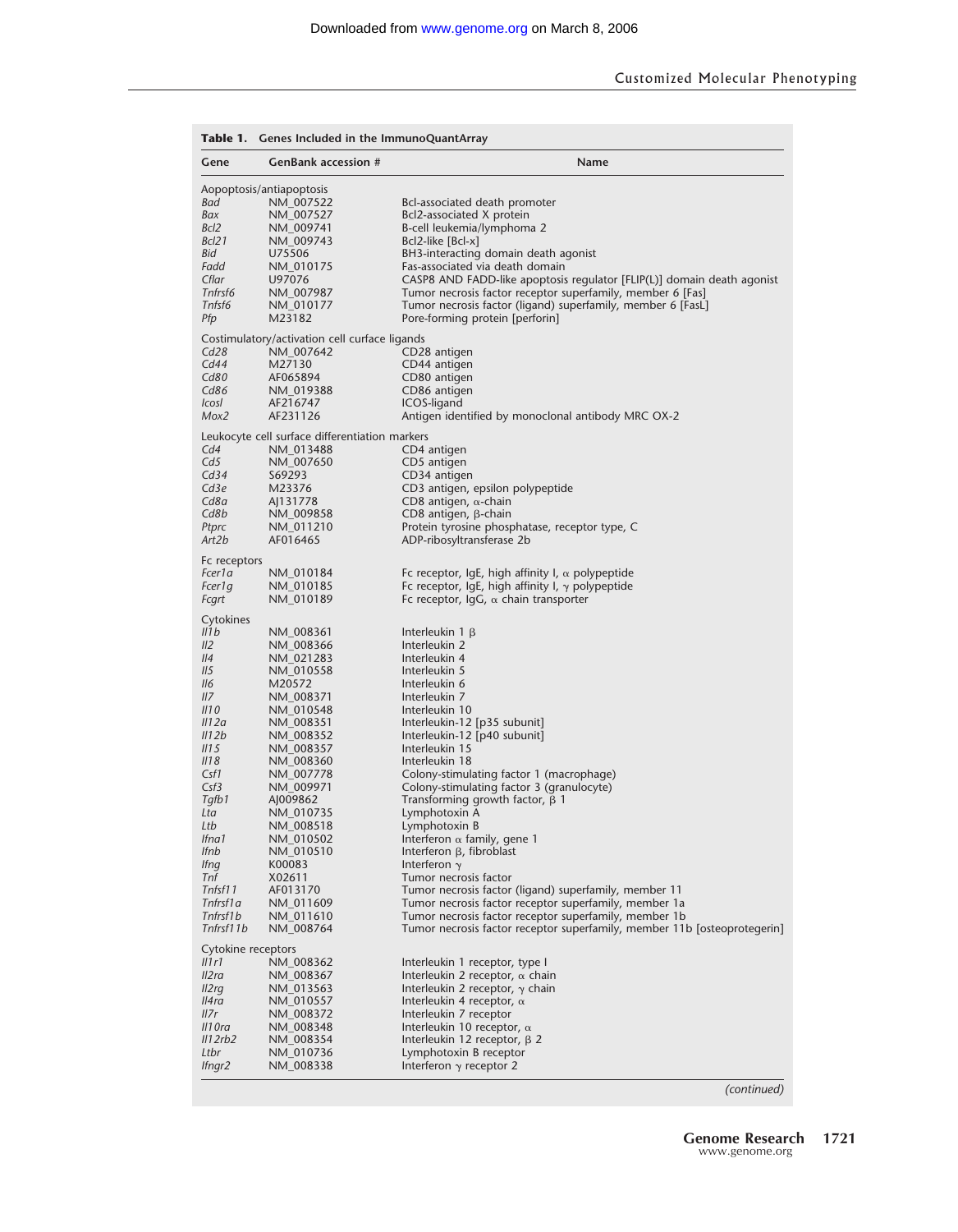| <b>Table 1.</b> Continued |                                             |                                                                    |  |  |  |
|---------------------------|---------------------------------------------|--------------------------------------------------------------------|--|--|--|
| Gene                      | <b>GenBank accession #</b>                  | Name                                                               |  |  |  |
| Leukocyte adhesion        |                                             |                                                                    |  |  |  |
| Sell                      | NM 011346                                   | Selectin, lymphocyte                                               |  |  |  |
| Itgal                     | AF065901                                    | Integrin $\alpha$ L                                                |  |  |  |
| Itgam                     | NM 008401                                   | Integrin $\alpha$ M                                                |  |  |  |
| Itgax                     | NM 021334                                   | Integrin $\alpha$ X                                                |  |  |  |
|                           | Innate immune cell surface receptor/ligands |                                                                    |  |  |  |
| Tlr2                      | AF165189                                    | Toll-like receptor 2                                               |  |  |  |
| $T$ Ir $4$                | AF185285                                    | Toll-like receptor 4                                               |  |  |  |
| Klrb1d                    | AF338322                                    | Killer cell lectin-like receptor subfamily B member 1D             |  |  |  |
| Cd1d1                     | M63695                                      | CD1d1 antigen                                                      |  |  |  |
|                           | Immune activation/signal transduction       |                                                                    |  |  |  |
| Zap70                     | NM 009539                                   | ζ-chain (TCR) associated protein kinase (70 kD)                    |  |  |  |
| Cd3z                      | U17267                                      | T cell receptor-ζ chain                                            |  |  |  |
| II1 rak                   | NM 008363                                   | Interleukin 1 receptor-associated kinase                           |  |  |  |
| C2ta                      | NM 007575                                   | Class II transactivator                                            |  |  |  |
| Btk                       | NM 013482                                   | Bruton agammaglobulinemia tyrosine kinase                          |  |  |  |
| Jun                       | NM 010591                                   | Jun oncogene                                                       |  |  |  |
| Fyn                       | NM_008054                                   | Fyn proto-oncogene                                                 |  |  |  |
| Lck                       | M12056                                      | Lymphocyte protein tyrosine kinase                                 |  |  |  |
| Map2k1                    | NM 008927                                   | Mitogen-activated protein kinase 1 [MEK1]                          |  |  |  |
| Map2k2                    | NM 023138                                   | Mitogen-activated protein kinase 2 [MEK2]                          |  |  |  |
| Nfkb1                     | NM 008689                                   | Nuclear factor of $\kappa$ light chain enhancer in B-cells 1, p105 |  |  |  |
| Hcph                      | NM 013545                                   | Hemopoietic cell phosphatase                                       |  |  |  |
| Myd88                     | NM 010851                                   | Myeloid differentiation primary response gene 88                   |  |  |  |
| Csk                       | NM 007783                                   | C-src tyrosine kinase                                              |  |  |  |
|                           | Chemokines and chemokine receptors          |                                                                    |  |  |  |
| Scyc1                     | U15607                                      | Small inducible cytokine subfamily C, member [lymphotactin]        |  |  |  |
| Lcp2                      | NM 010696                                   | Lymphocyte cytosolic protein 2                                     |  |  |  |
| Scya19                    | Af307988                                    | Small inducible cytokine A19                                       |  |  |  |
| Scya20                    | NM 016960                                   | Small inducible cytokine subfamily A20                             |  |  |  |
| Scyd1                     | NM 009142                                   | Small inducible cytokine subfamily D, 1                            |  |  |  |
| Ccxcr1                    | NM_011798                                   | Chemokine (C motif) XC receptor 1                                  |  |  |  |
| Stress response           |                                             |                                                                    |  |  |  |
| Tra1                      | NM_011631                                   | Tumor rejection antigen gp96                                       |  |  |  |
| $Hsp70-2$                 | NM_008301                                   | Heat shock protein, 70 kDa 2                                       |  |  |  |
| $Hsp70-1$                 | M35021                                      | Heat shock protein, 70 kDa 1                                       |  |  |  |
| Other                     |                                             |                                                                    |  |  |  |
| Rn18s                     | X00686                                      | 18S RNA [ribosomal]                                                |  |  |  |
| Hprt                      | NM 013556                                   | Hypoxanthine quanine phosphoribosyl transferase                    |  |  |  |
| Gapd                      | NM 008084                                   | Glyceraldehyde-3-phosphate dehydrogenase                           |  |  |  |
| Tbp                       | NM 013684                                   | TATA-box-binding protein                                           |  |  |  |
| Zfp106                    | AF060246                                    | Zinc finger protein 106                                            |  |  |  |
| Rag1                      | NM 009019                                   | Recombination activating gene 1                                    |  |  |  |
| Terc                      | AF047387                                    | Telomerase RNA component                                           |  |  |  |
| Tert                      | NM 009354                                   | Telomerase reverse transcriptase                                   |  |  |  |
| Nos2                      | NM 010927                                   | Nitric oxide synthase 2, inducible, macrophage                     |  |  |  |
|                           |                                             |                                                                    |  |  |  |

Primer sequences available in Supplemental Material; available online at http://www.genome.org.

biological replicates on a gene-by-gene basis. Because GPR ranks genes based on biological replicate consistency, those genes whose expression differs significantly when comparing control and experimental cohorts will be identified regardless of whether the changes are large or small.

#### Validation of the GPR Algorithm

#### by Bootstrap Analysis

We used bootstrap analysis (Efron and Tibshirani 1998) to evaluate the reliability of GPR to detect nonrandom changes in gene expression. After using GPR to analyze a set of IQA results, we shuffled the data on a gene-by-gene basis for 250 iterations and analyzed the randomized data set with GPR after each shuffling. This random resampling generated a bootstrap probability distribution of GPR scores. The GPR scores obtained by analyzing the experimental data (observed scores) were tested to see if they could have arisen simply by chance in a randomized data set. If the observed GPR score did not appear once in 250 shufflings of the data set, the probability of that particular gene having significantly changed by chance alone is less than  $1/250$ , or  $p < 0.004$ .

The KRN T-cell receptor transgenic strain, when bred to NOD/Lt, produces transgene-bearing  $F_1$  mice that develop a severe autoimmune disorder with distinct similarities to RA (Kouskoff et al. 1996; Korganow et al. 1999). Table 2A lists the 12 top-ranked genes identified by GPR and associated bootstrap analysis when comparing blood cDNAs from transgenic (KRNxNOD)  $F_1$  and nontransgenic control littermate cohorts.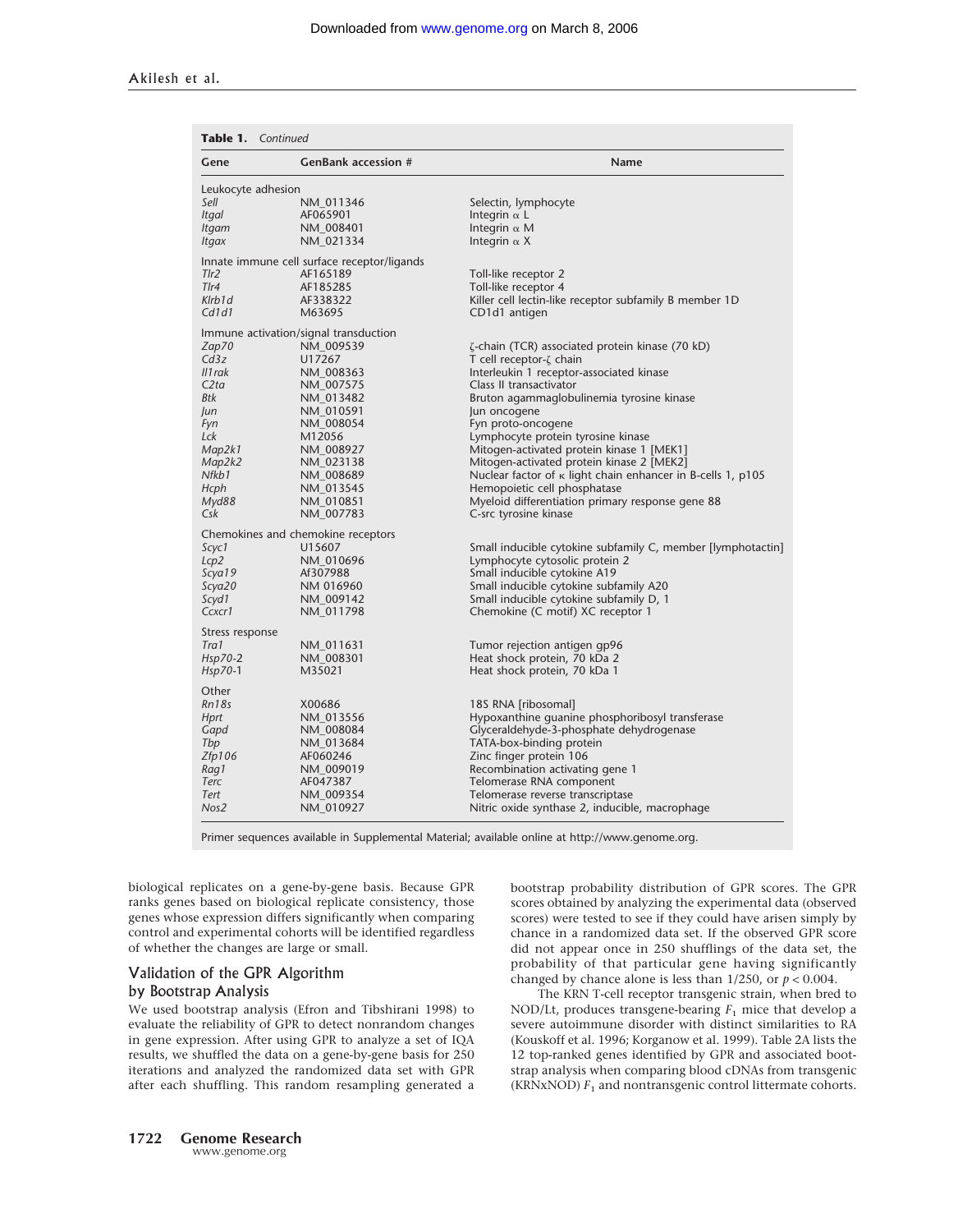

Figure 1 Reproducibility and sensitivity of the ImmunoQuantArray. Raw Ct values for each of the 96 genes in the IQA are plotted. The linear regression best-fit line is shown and its correlation coefficient indicated. (*A*) Spleen cDNAs (*left* panel) or blood cDNAs (*middle* panel) from two C57BL/6J males. The average of the two spleen cDNA Cts is compared with the average two blood cDNA Cts (*right* panel). (*B*) The average spleen cDNA Cts of five BALB/cJ (*left*), three 129X1/SvJ (*middle*), or five BXSB/MpJ-*Yaa*<sup>+</sup> (*right*) males was compared with the average spleen cDNA Cts of five C57BL/6J males. The point lying closest to the ordinate is 18S rRNA.

The highest GPR scores were also highly significant  $(p \le 0.004)$  when compared with the bootstrap scores generated by randomly resampling the data set.

As a negative control, we then subjected an IQA data set with minimal expected expression differences to similar bootstrap analysis. Table 2B compares GPR results derived from three consecutive bleeds of one C57BL/6J mouse compared with consecutive bleeds of another C57BL/6J mouse. In contrast to the (KRNxNOD)  $F_1$  blood data, 96-gene GPR analysis of the C57BL/6J blood cDNAs yielded only a single difference (*Tnf*, GPR score 0.489, indicating that this gene was significantly different from 49% of the eligible normalizer genes). In analyzing more than 50 IQA data sets, we observed that genes with GPR scores falling below 0.4 lose reliability regarding their change in expression because the values are based on too few normalizers. Because the bootstrap distribution was generated by randomizing of the GPR scores, genes falling well below 0.4, such as *Tnfrsf1a* and *Tnfrsf1b* in Table 2B, occasionally appear as significant. Typically, these genes have a very low level of expression (i.e., Ct values close to 40) and/or are statistical noise. However, as shown in Table 2B, genes with GPR scores  $\geq 0.4$  are always highly significant by bootstrap analysis. Taken together, the results indicate that the GPR can reliably identify genes with expression changes between biological replicates in control and experimental cohorts.

### Molecular Phenotype of the (KRNxNOD) *F*<sup>1</sup> Model for RA

Blood samples from (KRNxNOD) *F*<sup>1</sup> transgenic animals showed reduced levels of the T-cell-specific genes *Cd4*, *Cd3e*, *Cd5*, and *Zap70* expression compared with nontransgenic littermates (Table 2A). This result is consistent with the fact that adult transgenic animals have lower numbers of CD4 T-cells compared with nontransgenic littermates (Kouskoff et al. 1996). Up-regulation of the antibody Fc receptor common  $γ$ -chain (*Fcer1g*) used by the inflammatory Fc receptors FcγRI and  $Fc\gamma$ RIII also correlates with the presence of the transgene and disease. Notably, these proinflammatory Fc receptors are required to precipitate disease in the  $(KRNXNOD) F<sub>1</sub>$  serum transfer model (Ji et al. 2002). Other genes reported as significantly changed in Table 2A are interesting candidates for further study. Analysis of other lymphoid tissues and longitudinal peripheral blood analysis of these mice may identify other genes transcriptionally activated/repressed at specific stages of disease progression. The results show that IQA/GPR analysis from blood samples can reveal expression alterations in genes consistent with the progression of autoimmune arthritis in the (KRNxNOD)  $F_1$  model.



**Figure 2** Serial molecular phenotyping of BXSB-*Yaa* SLE. Spleen cDNAs from cohorts of three to five BXSB/MpJ-*Yaa* males and agematched BXSB.B6-*Yaa*<sup>+</sup> controls were subjected to IMQ/GPR analysis at weeks 4, 6, 8, and 14. The fold changes (normalized to 18S rRNA) of genes that received a GPR score  $\geq 0.4$  and were significant after normalization to 18S rRNA are plotted.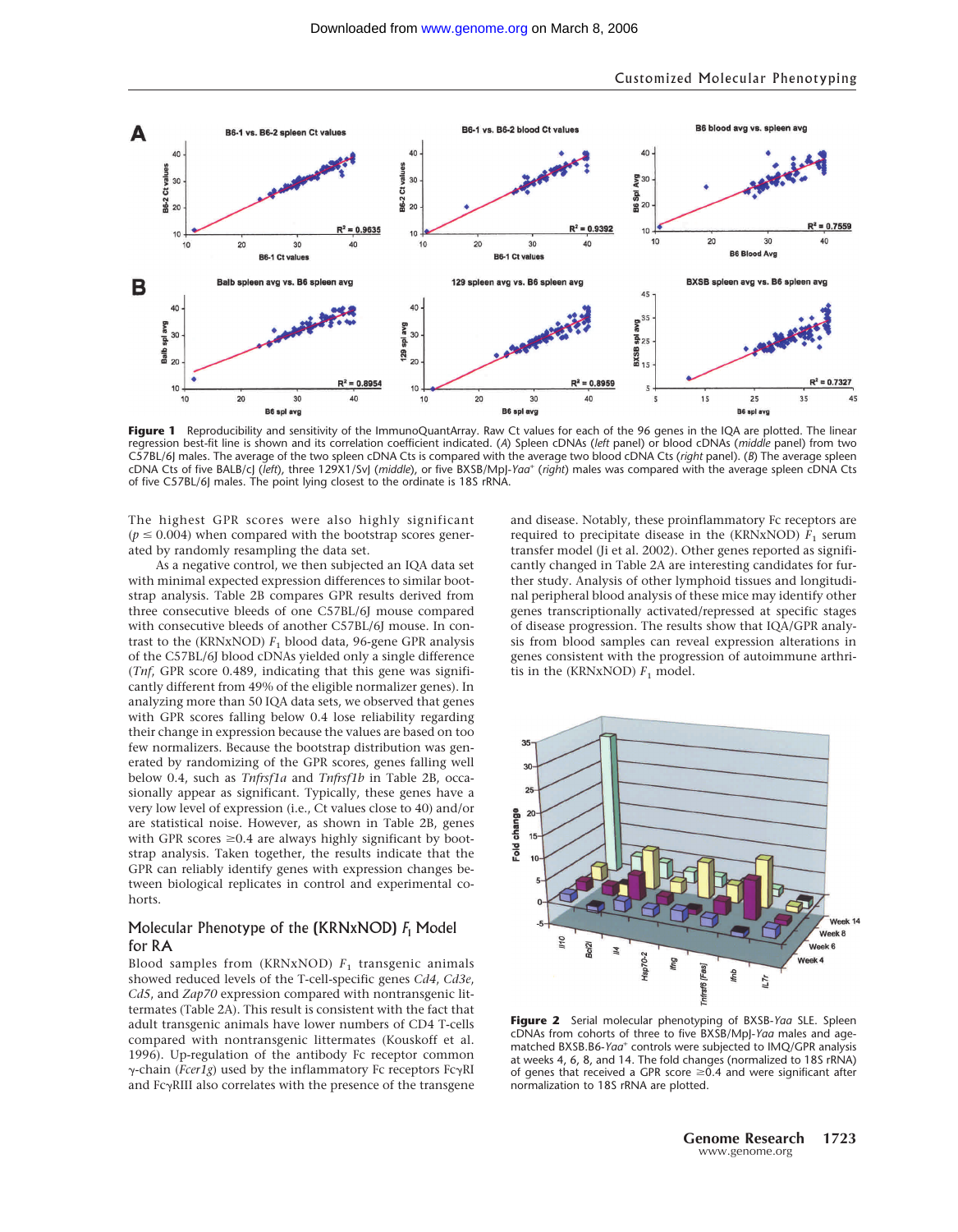| <b>Bootstrap Method</b>                                                                               |            |              |                 |        |  |  |  |  |
|-------------------------------------------------------------------------------------------------------|------------|--------------|-----------------|--------|--|--|--|--|
| A. (KRNxNOD) $F_1$ transgenic animals compared with healthy<br>nontransgenic littermates <sup>a</sup> |            |              |                 |        |  |  |  |  |
|                                                                                                       | <b>GPR</b> |              |                 | Fold   |  |  |  |  |
| Gene                                                                                                  | score      | 99.5th %tile | <i>p</i> -value | change |  |  |  |  |
| Cd4                                                                                                   | 0.841      | 0.827        | 0.004           | 0.12   |  |  |  |  |
| I17r                                                                                                  | 0.773      | 0.447        | < 0.004         | 0.29   |  |  |  |  |
| Zap70                                                                                                 | 0.750      | 0.408        | < 0.004         | 0.25   |  |  |  |  |
| Fcer1q                                                                                                | 0.636      | 0.371        | < 0.004         | 2.90   |  |  |  |  |
| Art2b                                                                                                 | 0.636      | 0.363        | < 0.004         | 0.36   |  |  |  |  |
| Cd3e                                                                                                  | 0.614      | 0.442        | < 0.004         | 0.25   |  |  |  |  |
| Cd5                                                                                                   | 0.614      | 0.409        | < 0.004         | 0.25   |  |  |  |  |
| <b>Bid</b>                                                                                            | 0.523      | 0.385        | < 0.004         | 2.46   |  |  |  |  |
| Ltb                                                                                                   | 0.523      | 0.251        | < 0.004         | 0.57   |  |  |  |  |
| Tnfsf6                                                                                                | 0.432      | 0.244        | < 0.004         | 0.48   |  |  |  |  |
| Myd88                                                                                                 | 0.409      | 0.341        | < 0.004         | 1.98   |  |  |  |  |
| CD8a                                                                                                  | 0.386      | 0.203        | < 0.004         | 0.62   |  |  |  |  |
| B. C57BL/6J males <sup>b</sup>                                                                        |            |              |                 |        |  |  |  |  |
| Tnf                                                                                                   | 0.489      | 0.135        | < 0.004         | 0.33   |  |  |  |  |
| $C$ sk                                                                                                | 0.149      | 0.246        | 0.064           | 1.96   |  |  |  |  |
| Fcart                                                                                                 | 0.149      | 0.403        | 0.100           | 3.11   |  |  |  |  |
| Fcer1q                                                                                                | 0.128      | 0.185        | 0.044           | 0.82   |  |  |  |  |
| $Tnfrs\bar{f}1a$                                                                                      | 0.128      | 0.093        | < 0.004         | 0.63   |  |  |  |  |
| Tnfrsf1b                                                                                              | 0.128      | 0.101        | < 0.004         | 0.86   |  |  |  |  |
| Ly55d                                                                                                 | 0.128      | 0.236        | 0.084           | 2.13   |  |  |  |  |
| I4ra                                                                                                  | 0.106      | 0.136        | 0.028           | 0.78   |  |  |  |  |
| Itgam                                                                                                 | 0.106      | 0.110        | 0.012           | 0.99   |  |  |  |  |
| Ltb                                                                                                   | 0.106      | 0.226        | 0.096           | 1.89   |  |  |  |  |
| $III$ Ora                                                                                             | 0.085      | 0.290        | 0.084           | 2.06   |  |  |  |  |
| Ptprc                                                                                                 | 0.085      | 0.203        | 0.096           | 2.98   |  |  |  |  |

## **Table 2. GPR Analysis and Validation by the**

The top 12 genes from the GPR output are shown. GPR parameters were Cycle cutoff = 37.5 and threshold *p*-value = 0.05. The 99.5th percentile score from the bootstrap distribution (250 random resamplings) is shown in the third column. The *p*-value (fourth column) was compared by dividing the number of scores in the bootstrap probability distribution that were higher than the observed GPR score by the number of random resamplings in the bootstrap analysis (250). The expression fold change (fifth change) was derived after normalization to 18S rRNA. Although GPR ranks genes according to the statistical significance of their change in expression, it does not provide a fold change in gene expression. Thus, following GPR analysis, we computed the fold change normalized to 18S rRNA to gain a sense for the direction and magnitude of change of the highest ranking genes.

<sup>a</sup>Blood cDNAs from five 8-week-old (KRNxNOD) $\bar{F}_1$  transgenic animals were compared with five healthy nontransgenic littermates. The IQA gene set was identical to that shown in Table 1, except *Fcer1a, Il1r1, Btk,* and *Scyd1* were replaced by *Tbp, Art2b, Hprt,*

and *Gapd,* respectively.<br><sup>b</sup>Triplicate blood cDNAs from two 8-week-old C57BL/6J males were compared on the IQA (genes tested as in Table 1).

#### Serial Molecular Phenotyping of BXSB-*Yaa* SLE

SLE is a heterogeneous disease syndrome with common features of B- and T-cell activation leading to the elaboration of pathogenic autoantibodies. The BXSB/MpJ strain develops a chronic form of SLE that is severely aggravated in males carrying the SB allele at the *Y-linked autoimmune accelerator* (*Yaa*) locus (Murphy and Roths 1979). Using BXSB male mice carrying a wild-type Y-chromosome as controls, we examined splenocyte cDNA samples from cohorts of BXSB-*Yaa* males over a 14-wk time course (Fig. 2). Most notably, *Il10* expression increases substantially at week 14, a time at which the disease first becomes evident. Increased IL10 production is strongly associated with SLE in both humans and mouse SLE

models (Grondal et al. 2000; Moore et al. 2001). Expression of *Il4*, *Ifnb*, *Ifng*, and *Tnfrsf6* (*Fas*), all of which have been associated with SLE (Nousari et al. 1998; Wong et al. 2000; Bijl et al. 2001; Theofilopoulos et al. 2001), are up-regulated prior to 14 wk, but with some oscillation. Because the animals in the two groups were genetically matched except for the *Yaa* locus, these data indicate a molecular phenotype of the *Yaa*-driven acceleration of the BXSB SLE disease model.

#### Molecular Phenotype of Mice Undergoing GVHD

GVHD is a prototypic T-cell-mediated disease in which donor CD4 and CD8 T-cells respond to host alloantigens, proliferate, attack, and destroy multiple host organs, and undergo apoptotic cell death. C57BL/6J-derived bone marrow and spleen cells cause acute GVHD when transferred into lethally irradiated allogenic male 129P3/J recipients (Korngold and Sprent 1983). To understand the transcriptional changes associated with GVHD, we sampled and analyzed peripheral blood leukocytes from mice undergoing acute GVHD and compared them with the same source of leukocytes transferred into irradiated syngeneic C57BL/6J mice. Figure 3 depicts the fold changes of genes identified as significant by GPR analysis. Of the 96 genes analyzed, markers of T-cell activation *Lck*, *Zap70*, *Cd4*, *Cd8*, and *Cd3* were strongly up-regulated, as was the key acute GVHD cytokine *Ifng* (Ferrara 2000) and the receptor *IL-12Rb1*, which regulates IFN-γ production (Losana et al. 2002). The cell cycle control gene *Map2k2* and the apoptotic/ antiapoptotic gene *Bcl2l* were down-regulated as a consequence of allogenic cell transfer (Fig. 3). These results highlight the amount of coherent information that can be obtained from serial blood analysis.

Although the approach outlined here is a logical method for confirmation and accurate quantification of genes whose expression appears to have changed based on microarray analyses, a more general application is as a routine analytical tool to perform high-throughput quantitative expression analysis of a customized gene set. Major strengths of this approach include the sensitivity of QPCR techniques to accurately assess the expression of a customized gene set from limited RNA sources (e.g., mouse peripheral blood), the exploitation of multiple biological replicates to extract significant expression changes, and the obviation of the need for single-gene-based normalization. Significant expression changes were evident even though the blood and spleen samples analyzed were comprised of heterogeneous cell types. Despite the fact that the expression changes observed could thus be a consequence of variation of cell types and/or changes in expression level on a per cell basis, the varied gene expression patterns observed were consistent with the pathological processes analyzed. Longitudinal analysis from limiting biological samples is not yet practical with microarrays without amplification of the cDNA (Wang et al. 2000). However, the limited sample needed for QPCR allows serial sampling of individual mice to arrive at molecular profiles that predict disease onset and severity. Importantly, the IQA requires no sophisticated equipment other than quantitative PCR equipment and a Microsoft Excel-capable computer. The platform is flexible such that genes can be added or subtracted from the set according to the needs of the investigator, and can readily be expanded to a 384-well format. Finally, although we have applied the system to probing the molecular signatures of immunological diseases, the same approach can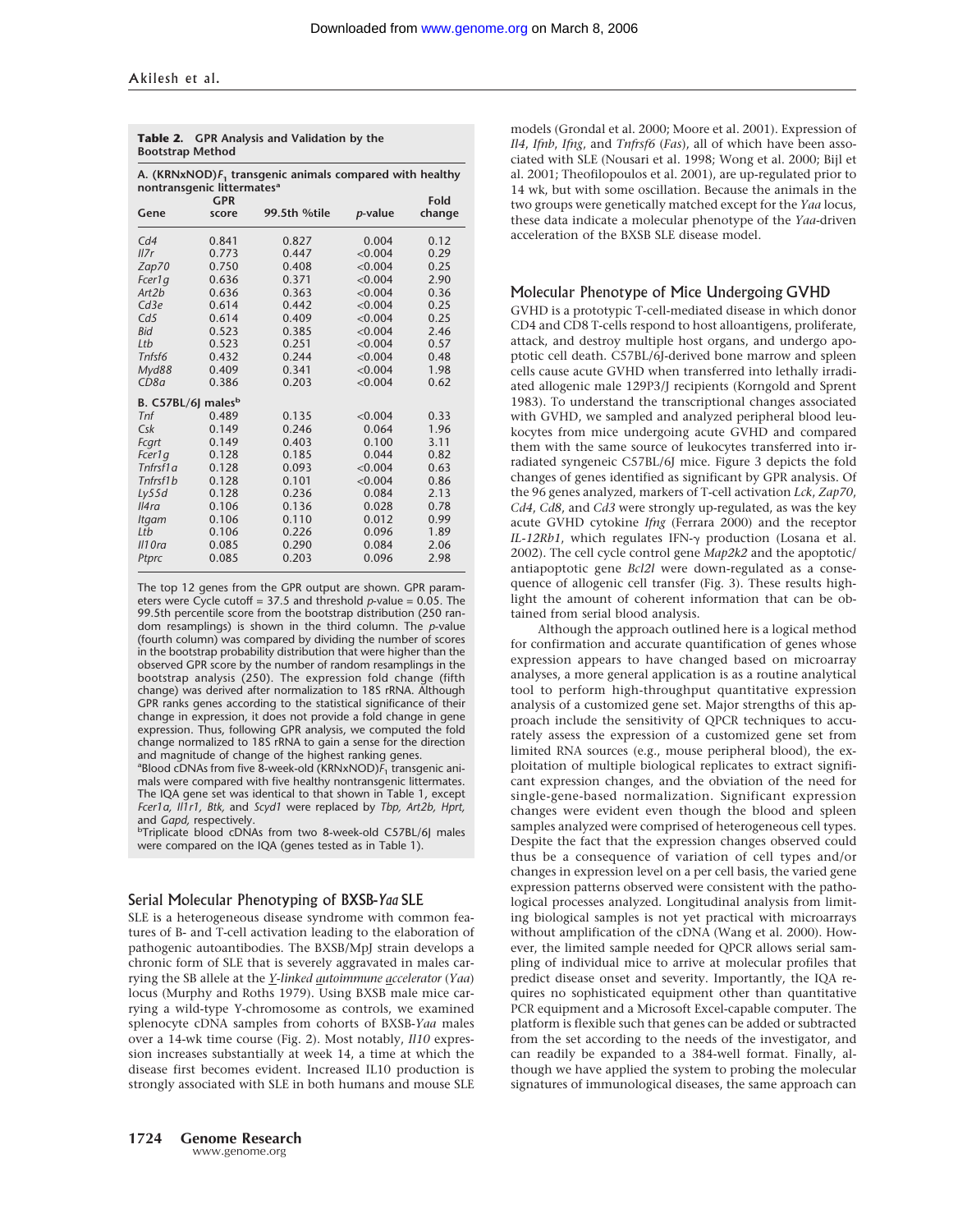

**Figure 3** Molecular phenotype of GVHD progression. Bone marrow and splenocytes from C57BL/6J females were used to induce GVHD in five allogenic 129P3/J males (C57BL6/ J → 129P3/J). Five syngeneic transplant recipients (C57BL6/J → C57BL6/J) were used as controls. cDNAs were prepared from samples collected on days 7 and 9 after the transplant and were subjected to IMQ/GPR analysis. The fold changes of genes that received a GPR score  $\geq 0.4$ and were significant after normalization to 18S rRNA are shown.

be used to establish accurate molecular phenotypes of a wide variety of nonimmunological normal and disease processes.

#### **METHODS**

#### Mice

Age- and sex-matched C57BL/6J, BALB/cJ, 129X1/SvJ, 129P3/ J, BXSB/MpJ-*Yaa*<sup>+</sup> , and BXSB/MpJ-*Yaa* mice were obtained from our research colony or from the Jackson Research System's production facility at the Jackson Laboratory, Bar Harbor, Maine. KRN T-cell receptor transgenic mice were a kind gift from D. Mathis and C. Benoist. Hemizygous KRN transgenic males (on a C57BL/6J background) were bred to NOD/ LtJ females, and progeny were typed by PCR. Nontransgenic (arthritis-free) animals were compared with transgenic (arthritic) littermates for IQA experiments. All animal experiments were approved by the Jackson Laboratory's Animal Care and Use Committee (ACUC).

#### Induction of GVHD

Eight-week-old recipient male 129P3/J (experimental group) and female  $C57BL/6J$  mice (control group) were irradiated with split doses of 450 cGy from a <sup>137</sup>Cs source within a 4-h interval, and injected with a mixture of bone marrow and spleen cells from female C57BL/6J mice as described (Choi et al. 2002).

#### cDNA Synthesis

To minimize sample preparation variation, all samples for a given experiment (from both control and experimental groups) were processed in parallel. Solid tissues were collected into RNALater (Ambion), used immediately, or stored at 20°C for not more than 3 d. Total RNA was purified from solid tissue using the RNAqueous 4-PCR kit (Ambion) and DNase-treated following the manufacturer's recommendations. Total RNA was purified from 75 µL of blood, collected by a retro-orbital bleed into heparinized 100-µL capillary tubes, using the 6100 RNA Prep Station (ABI), and DNasetreated following the manufacturer's recommendations. Synthesis of cDNA from 5–10 µL of total RNA was carried out using the Retroscript kit (Ambion) following the manufacturer's recommendations. To minimize variation in sample preparation, the cDNA was stored at  $-20^{\circ}$ C and was used for QPCR within 3 d of preparation.

#### PCR Amplicon Development

Primer sets (MWG Biotech) were designed using Primer Express v1.5 (Applied Biosystems, ABI) following recommendations appropriate for use in the ABI Prism 7700 Sequence Detection System. Selected primers were searched against GenBank via the NCBI BLAST algorithm to ensure specificity to the desired gene target. Each PCR product was subjected to bidirectional sequencing using each end-specific primer on the ABI Prism 3700 Sequencer. SYBR Green dissociation curves were generated via the 7700 to further ensure the generation of a single PCR product under experimental reaction conditions. Primer sequences are available online at www. genome.org.

#### Real-Time Quantitative PCR

ImmunoQuantArray 96-well plates were prepared by the addition of 0.7 µL of 1 µM Primers per well. To each well was then

added 9.3 µL of PCR master mix, which contained 525 µL of  $2 \times$  SYBR Green Master Mix (ABI), 384 µL of dH<sub>2</sub>O, and 70.4 µL of cDNA (typically a 1:10 for blood or 1:20 for spleen dilution of stock cDNA). The plate was sealed using an Optical Adhesive Cover (ABI), and the fluid was spun down in a swinging bucket centrifuge. Real-time PCR data were collected on the ABI Prism 7700 Sequence Detection System v1.7 using the default reaction conditions (1 cycle at 50°C for 2 min, 1 cycle at 95°C for 10 min, 40 cycles at 95°C for 15 sec and at 60°C for 1 min). The baseline and threshold were set to experimentally determined values and the Experimental Report data (a table of Ct values for each of the  $96$  reactions) were exported for GPR analysis.

## Global Pattern Recognition Algorithm

The GPR algorithm is implemented as a Microsoft Excel macro to identify significant changes in gene expression profiles within a 96-well real-time PCR data set using the Cycle Threshold (Ct) values generated by the ABI Prism 7700. GPR compares the Ct of each candidate gene individually with the Ct of every other gene in the 96-gene IQA data set that is eligible as a normalizer. Doing so allows stratification of genes both as a function of the magnitude of the change and the reproducibility of the Ct values within each of the two experimental groups.

GPR first filters data into overlapping gene and normalizer bins. This filtering process is controlled by a user-defined Cycle Cutoff (CC) value (set at 37.5 for all experiments shown). The CC is the PCR cycle number above which data are disregarded. A number of 37 cycles approaches single-copy detection, and thus leads to variable data. Consequently, using the CC eliminates these noisy data. Using the CC, GPR culls the data with the Normalizer Filter and the Gene Filter. A gene passes through the Normalizer Filter if all observations in both control and experimental groups fall below the cycle cutoff value (e.g., an eligible normalizer—Group 1 Ct values: 33.4, 31.1, 31.5; Group 2 Ct values: 33.9, 34.2, 33.6). A gene passes through the Gene Filter if all observations in either control or experimental groups fall below the cycle cutoff value (e.g., an eligible gene, but not an eligible normalizer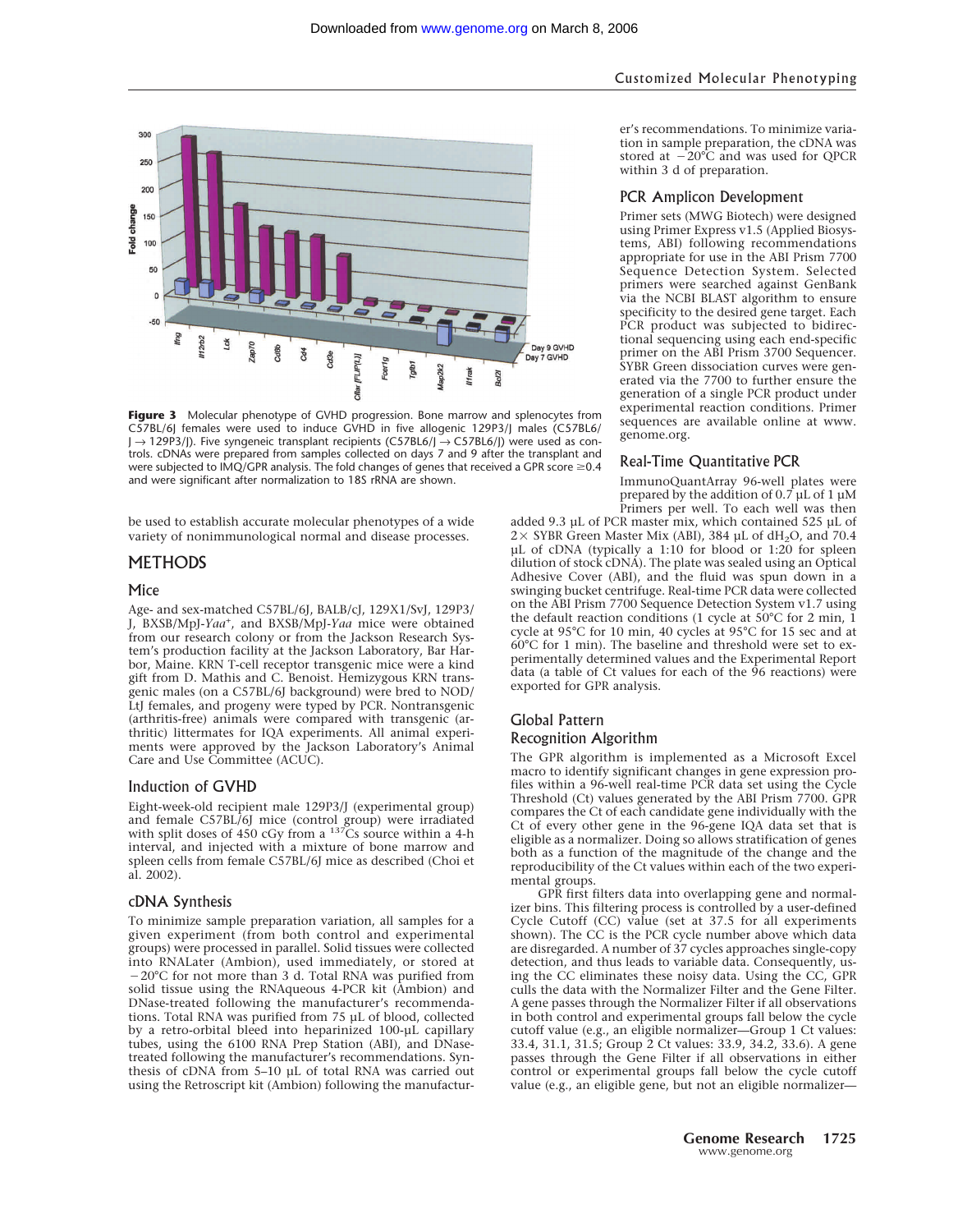Group 1 Ct values: 32.4, 33.1, 31.8; Group 2 Ct values: 37.9, 39.1, 40). Each eligible gene is then normalized in turn to each eligible normalizer by computing a  $\Delta$ Ct value  $(\Delta C t_{\text{gene}} = C t_{\text{gene}} - C t_{\text{normalizer}})$ . For each gene-normalizer combination, the individual  $\Delta C t$  values generated for the control and experimental groups are compared by a two-tailed heteroscedastic (unpaired) Student's *t*-test, and a "hit" is recorded if the *p*-value from the *t*-test falls below a user-defined  $p$ -value (e.g.,  $0.05$ ). Thus data from biological replicates are compared directly at the  $\Delta$ Ct level at each round of normalization. Each candidate gene, when processed through GPR, is significantly different when compared with certain normalizers and insignificant when compared with others. The total number of normalizer "hits" for each gene is tallied and used to sort the genes in the 96-well array with the genes changed in comparison to the largest number of normalizer genes ranking highest. The GPR score indicates the fraction of normalizer genes against which the candidate gene was found to be significantly different. Analysis of more than 50 data sets indicates that a GPR score of 0.4 or higher (statistically different when compared with 40% or more of the eligible normalizers) reliably identifies the genes having undergone significant change (see Results and Discussion). After ranking genes by GPR score, the direction and magnitude of change of a particular gene with respect to the control group can then be approximated by comparing the average  $\Delta$ Ct values of the two groups after normalization to 18S rRNA by the  $2^{-\Delta\Delta Ct}$ method (Livak and Schmittgen 2001). The GPR algorithm implemented in Excel (and documentation) is available for download at http://www.jax.org/research/roop/ gene\_expression.html.

## Bootstrap Probability Distribution

Ct values from IQA data sets for the two comparison groups were randomly resampled on a gene-by-gene basis and then processed by the GPR algorithm. The resultant GPR scores for each gene were recorded for each of the 250 random resamplings to generate a bootstrap probability distribution (Efron and Tibshirani 1998). An observed GPR score above the 99.5th percentile of the gene-specific bootstrap probability distribution was considered significant (bootstrap *p* < 0.005, corresponding to  $\leq 1$  value in the bootstrap distribution being higher than the observed GPR score). The *p*-value for each gene was computed as the number of scores in the bootstrap distribution higher than the observed GPR score divided by the number of random resamplings.

## ACKNOWLEDGMENTS

The authors thank Gary Churchill and Jason Stockwell for expert advice and ANOVA analysis; Thomas Sproule for expert mouse colony management; and Carol Bult, Wayne Frankel, and Jason Stockwell for manuscript review. This work was supported by grants from the National Institute for Diabetes, Digestive and Kidney Diseases (NIDDK) and the Alliance for Lupus Research (ALR). S.A. was supported by a fellowship from the Shelby Cullom Davis Foundation.

The publication costs of this article were defrayed in part by payment of page charges. This article must therefore be hereby marked "advertisement" in accordance with 18 USC section 1734 solely to indicate this fact.

## **REFERENCES**

Alizadeh, A.A., Eisen, M.B., Davis, R.E., Ma, C., Lossos, I.S., Rosenwald, A., Boldrick, J.C., Sabet, H., Tran, T., Yu, X., et al. 2000. Distinct types of diffuse large B-cell lymphoma identified by gene expression profiling. *Nature* **403:** 503–511.

- Bijl, M., Horst, G., Limburg, P.C., and Kallenberg, C.G. 2001. Fas expression on peripheral blood lymphocytes in systemic lupus erythematosus (SLE): Relation to lymphocyte activation and disease activity. *Lupus* **10:** 866–872.
- Bustin, S.A. 2000. Absolute quantification of mRNA using real-time reverse transcription polymerase chain reaction assays. *J. Mol. Endocrinol.* **25:** 169–193.
- Choi, E.Y., Christianson, G.J., Yoshimura, Y., Jung, N., Sproule, T.J., Malarkannan, S., Joyce, S., and Roopenian, D.C. 2002. Real-time T cell profiling identifies H60 as a major minor histocompatibility antigen in murine graft-versus-host disease. *Blood* **100:** 4259–4265.
- Duggan, D.J., Bittner, M., Chen, Y., Meltzer, P., and Trent, J.M. 1999. Expression profiling using cDNA microarrays. *Nat. Genet.* **21:** 10–14.
- Efron, B. and Tibshirani, R. 1998. *An introduction to the bootstrap.* CRC Press, Boca Raton, FL.
- Ferrara, J.L. 2000. Pathogenesis of acute graft-versus-host disease: Cytokines and cellular effectors. *J. Hematother. Stem Cell Res.* **9:** 299–306.
- Gibson, U.E., Heid, C.A., and Williams, P.M. 1996. A novel method for real time quantitative RT-PCR. *Genome Res.* **6:** 995–1001.
- Giulietti, A., Overbergh, L., Valckx, D., Decallonne, B., Bouillon, R., and Mathieu, C. 2001. An overview of real-time quantitative PCR: Applications to quantify cytokine gene expression. *Methods* **25:** 386–401.
- Goidin, D., Mamessier, A., Staquet, M.J., Schmitt, D., and Berthier-Vergnes, O. 2001. Ribosomal 18S RNA prevails over glyceraldehyde-3-phosphate dehydrogenase and  $\beta$ -actin genes as internal standard for quantitative comparison of mRNA levels in invasive and noninvasive human melanoma cell subpopulations. *Anal. Biochem.* **295:** 17–21.
- Green, C.D., Simons, J.F., Taillon, B.E., and Lewin, D.A. 2001. Open systems: Panoramic views of gene expression. *J. Immunol. Methods* **250:** 67–79.
- Grondal, G., Gunnarsson, I., Ronnelid, J., Rogberg, S., Klareskog, L., and Lundberg, I. 2000. Cytokine production, serum levels and disease activity in systemic lupus erythematosus. *Clin. Exp. Rheumatol.* **18:** 565–570.
- Hamalainen, H.K., Tubman, J.C., Vikman, S., Kyrola, T., Ylikoski, E., Warrington, J.A., and Lahesmaa, R. 2001. Identification and validation of endogenous reference genes for expression profiling of T helper cell differentiation by quantitative real-time RT-PCR. *Anal. Biochem.* **299:** 63–70.
- Heid, C.A., Stevens, J., Livak, K.J., and Williams, P.M. 1996. Real time quantitative PCR. *Genome Res.* **6:** 986–994.
- Ji, H., Ohmura, K., Mahmood, U., Lee, D.M., Hofhuis, F.M., Boackle, S.A., Takahashi, K., Holers, V.M., Walport, M., Gerard, C., et al. 2002. Arthritis critically dependent on innate immune system players. *Immunity* **16:** 157–168.
- Kerr, M.K. and Churchill, G.A. 2001. Statistical design and the analysis of gene expression microarray data. *Genet. Res.* **77:** 123–128.
- Korganow, A.S., Ji, H., Mangialaio, S., Duchatelle, V., Pelanda, R., Martin, T., Degott, C., Kikutani, H., Rajewsky, K., Pasquali, J.L., et al. 1999. From systemic T cell self-reactivity to organ-specific autoimmune disease via immunoglobulins. *Immunity* **10:** 451–461.
- Korngold, R. and Sprent, J. 1983. Lethal graft-versus-host disease across minor histocompatibility barriers in mice. *Clin. Haematol.* **12:** 681–693.
- Kouskoff, V., Korganow, A.S., Duchatelle, V., Degott, C., Benoist, C., and Mathis, D. 1996. Organ-specific disease provoked by systemic autoimmunity. *Cell* **87:** 811–822.
- Livak, K.J. and Schmittgen, T.D. 2001. Analysis of relative gene expression data using real-time quantitative PCR and the  $2^{-\Delta\Delta C(T)}$  method. *Methods* **25:** 402–408.
- Lockhart, D.J. and Winzeler, E.A. 2000. Genomics, gene expression and DNA arrays. *Nature* **405:** 827–836.
- Losana, G., Rigamonti, L., Borghi, I., Assenzio, B., Ariotti, S., Jouanguy, E., Altare, F., Forni, G., Casanova, J.L., and Novelli, F.<br>2002. Requirement for both IL-12 and IFN-γ signaling pathways in optimal IFN- $\gamma$  production by human T cells. *Eur. J. Immunol.* **32:** 693–700.
- Moore, K.W., de Waal Malefyt, R., Coffman, R.L., and O'Garra, A.